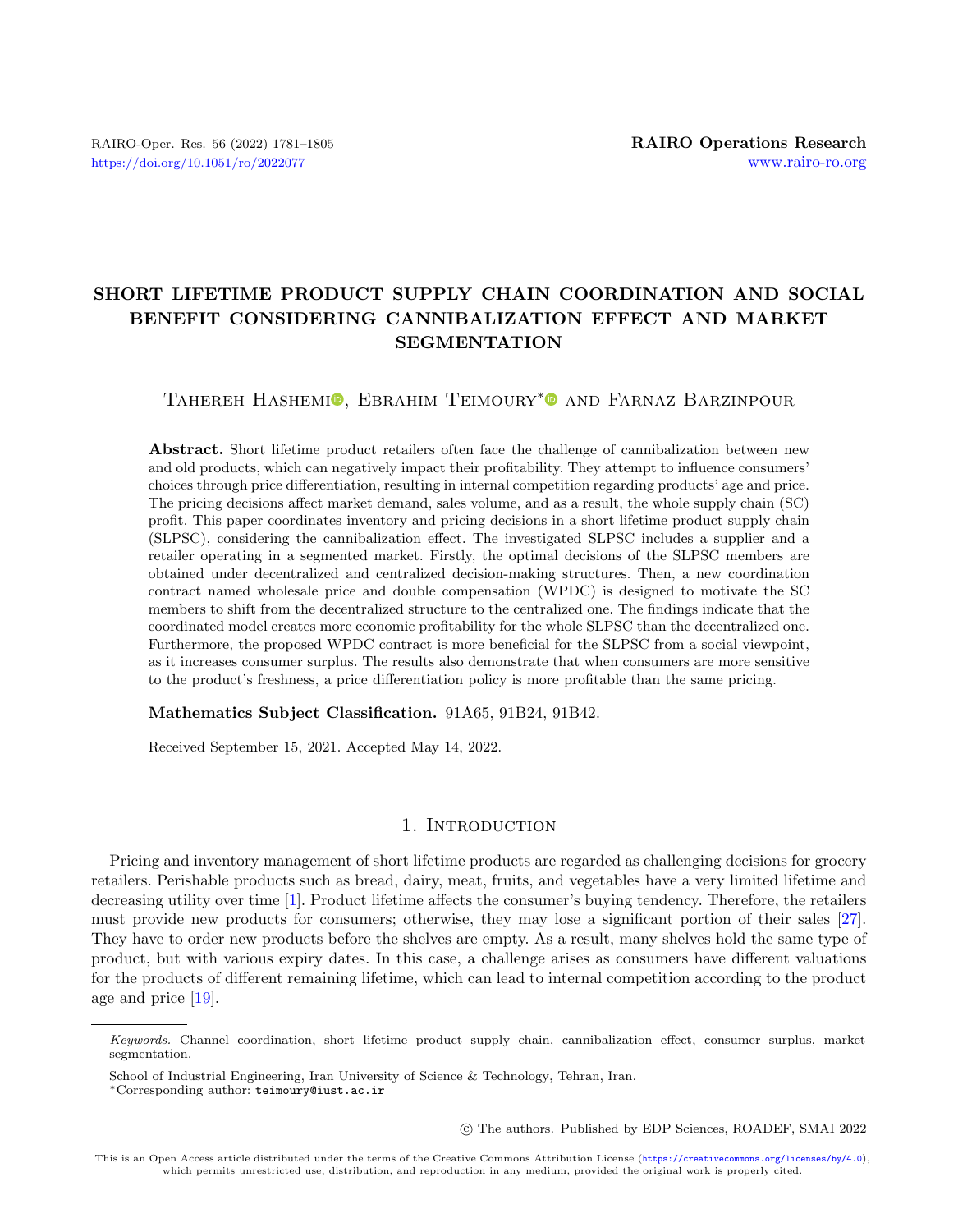To solve the problem, the retailer can implement a markdown pricing policy by offering a lower price on the old products. The price differentiation is attractive for some consumers, especially those who only look for discounted products, which results in increasing the market demand share. However, setting too low prices on old products may lead to the cannibalization of new ones [\[5\]](#page-22-1). The term "cannibalization" refers to an internal competition between products that partially substitute each other, which causes a decrease in sales volume, sales revenue, and market share [\[8\]](#page-23-2). Hence, the coexistence of new and old products on the shelves results in challenges in the retailer's pricing and inventory decisions.

The pricing and inventory decisions made by the retailers have an effect on the sales volume of the whole supply chain (SC) and therefore impact the profitability of the upstream SC members [\[12\]](#page-23-3). In addition, the retailers' decisions are influenced by the terms of the contract with suppliers. Hence, an individual decisionmaking approach in which each SC member makes its decisions by optimizing its own profit may not be a proper method. Therefore, it is essential to coordinate the inventory replenishment and pricing decisions in the short lifetime product supply chain (SLPSC), to enhance the whole profitability and performance of the SC and its members.

In this paper, we address the coordination of pricing and inventory replenishment decisions in an SLPSC context considering the internal competition between new and old units. Coordination of pricing and inventory decisions in the SLPSC has been studied by some researchers such as Hou and Liu [\[18\]](#page-23-4), Moon et al. [\[29\]](#page-23-5), and Mohammadi et al. [\[28\]](#page-23-6). However, combining the challenge of cannibalization between new and old products with coordination models in the SLPSC has rarely been studied, which calls for further investigation. Moreover, coordinating the members' decisions affects the economic, social, and environmental performances of the SC [\[17\]](#page-23-7). However, the majority of the studies in the related literature have focused on the economic benefit of coordination in the SLPSC. To the best of our knowledge, very few studies have analyzed social benefit such as consumer surplus in the SLPSC coordination models, which is studied in the current paper. This research aims to answer the following questions:

(1) How does the simultaneous sale of new and old units influence the inventory and pricing decisions in the SLPSC context?

(2) Which pricing policy should be applied in the case of product cannibalization: price differentiation policy or the same pricing? What does this choice depend on?

(3) How can the short lifetime product SC be coordinated by wholesale price and double compensation (WPDC) contract?

(4) How can coordinating the pricing and inventory decisions impact on the SLPSC performance from economic aspect? How do the optimal values of the decision variables change under different decision-making approaches?

(5) From the social perspective, how can coordinating the decision variables impact on the consumer satisfaction?

To answer the research queries, in this paper, a short lifetime product SC including a supplier and a retailer operating in a segmented market is considered. The market is made up of two segments: freshness-oriented and discount-oriented consumers. The supplier, as a Stackelberg game leader, determines the wholesale and buyback prices while the retailer reacts as a follower and decides on the old product price and the order quantity. Firstly, the optimal values of decision variables are determined under a decentralized structure in which each SC member maximizes its own profit without considering the SLPSC as a whole. Then, a centralized model is utilized to optimize the SLPSC decisions from the total SC perspective. Finally, a novel coordination mechanism named wholesale price and double compensation (WPDC) contract is designed to motivate the SC members to shift from the decentralized structure to the centralized one.

The current research contributes to the literature on SLPSC coordination by investigating the coordination of pricing and inventory decisions considering the cannibalization between new and old products. This study is the first attempt to address the coordination of SLPSC members operating in a segmented market. Moreover, to extend the incentive mechanisms in the SLPSC coordination literature, a new coordination mechanism named wholesale price and double compensation (WPDC) contract is proposed to achieve a win-win situation for SLPSC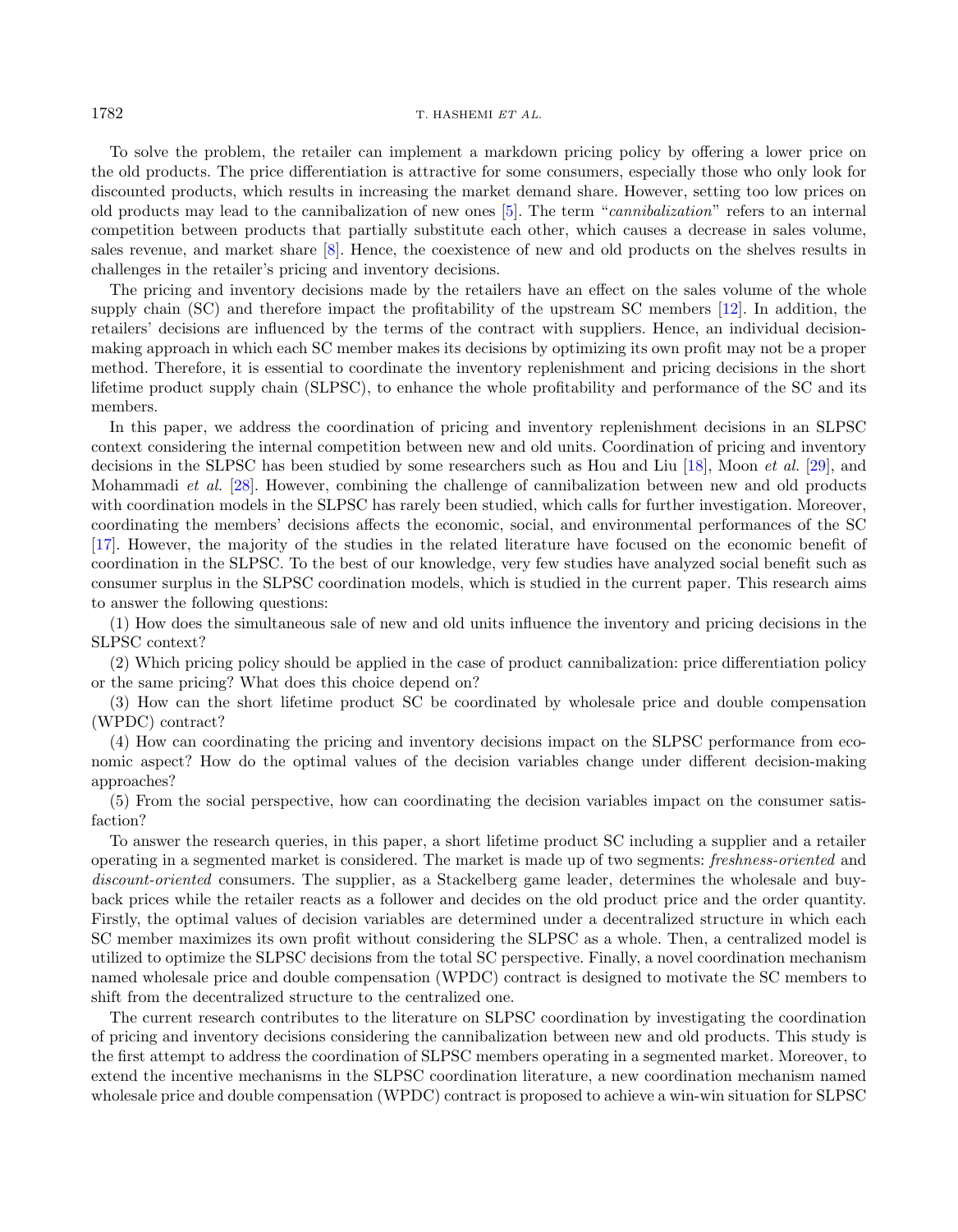members. To the best of our knowledge, this is the first research that examines the effects of cannibalization on the social and economic aspects of the SC. To this end, the social performance of the SLPSC is examined in terms of consumer surplus as an index of consumer satisfaction.

In the following, a review of related researches is provided in Section [2.](#page-2-0) Section [3](#page-4-0) describes the investigated problem. In Section [4,](#page-7-0) mathematical models are developed under three decision-making approaches: (1) decentralized, (2) centralized, and (3) coordinated approach. Section [5](#page-12-0) presents some numerical examples and sensitivity analysis and provides managerial insights achieved from the research. Finally, the conclusion and potential future researches are proposed in Section [6.](#page-19-0)

#### 2. Literature review

<span id="page-2-0"></span>There are two major research areas that closely relate to this study: (1) cannibalization effects in multipleaged inventories, and (2) coordination models of short lifetime product SCs. In the following, we review the most important studies in these two areas.

The first area mainly focuses on the pricing and inventory control of perishable products of different ages. Ferguson and Koenigsberg [\[11\]](#page-23-8) studied the challenge of cannibalization between old and new items and developed a two-period inventory and pricing model based on consumers' utility functions. Herbon et al. [\[16\]](#page-23-9) investigated a stochastic deteriorating inventory system with heterogeneous consumers who have different utilities regarding price and freshness. Li et al. [\[22\]](#page-23-10) studied the performance of different methods for solving a multi-period pricing and ordering problem under the cannibalization between new and out-of-season units. Sainathan [\[39\]](#page-24-0) considered dynamic demand substitution between new and old units. Chintapalli [\[5\]](#page-22-1) studied a joint inventory control and pricing model for perishable products with a two-period lifetime under a myopic policy. Fan et al. [\[9\]](#page-23-11) considered a dynamic pricing strategy in accordance with real-time freshness and analyzed the impacts of the inventory level and freshness of the old units on the replenishment decision. Qiao et al. [\[35\]](#page-23-12) studied a joint ordering and markdown pricing problem for perishable products with a multi-period lifetime, where stochastic demand depends on price and freshness. Moreover, some researchers proved that when the market demand is deterministic, price differentiation is not profitable for the perishable product retailers [\[14,](#page-23-13) [15,](#page-23-14) [24\]](#page-23-15).

All the above papers merely focus on the cannibalization of multiple-aged perishable products in a retail store, while actually the influences of price differentiation policy, such as changes in market demand, extend to the performance of the upstream SC members. Different from the previous studies, we address the coordination of pricing and inventory decisions in an SLPSC context considering the cannibalization between new and old products. Moreover, for the first time, we examine the effects of cannibalization on the social and economic aspects of the SLPSC.

The second area of research is related to the coordination models of short lifetime products SC. In the related literature, different issues such as logistics outsourcing [\[4\]](#page-22-2), freshness-keeping efforts [\[3,](#page-22-3) [10,](#page-23-16) [55\]](#page-24-1), cost and loss disruptions [\[44\]](#page-24-2), and preservation technology investment [\[28\]](#page-23-6) have been addressed. Furthermore, the risk of unsold products at the end of selling season is studied by some researchers. Wu et al. [\[46\]](#page-24-3) proposed a freshproduct SC coordination model with inventory-risk sharing and price-discount contract. In another study, Su et al. [\[41\]](#page-24-4) developed a coordination model by taking subsidies for unsold fresh products into account. Beheshti et al. [\[2\]](#page-22-4) studied food waste recycling in a closed loop supply chain considering rental facilities. They designed a quantity flexibility contract with standard and expedited lead time to coordinate the channel. Nematollahi et al. [\[32\]](#page-23-17) developed a fair profit sharing strategy for supply chain coordination considering minimum remaining shelf life required by the retailer. Table [1](#page-3-0) compares the main related studies in the area of SLPSC coordination models.

According to Table [1,](#page-3-0) only the study done by Hashemi et al. [\[12\]](#page-23-3) has addressed the competition between multiple-aged products in the fresh-products SC context. They presented an incentive mechanism to coordinate the pricing and inventory decisions in the fresh-product SC. However, they only examined the economic performance of the SC, assuming the implementation of a price differentiation policy in the retailing sector. Different from Hashemi et al. [\[12\]](#page-23-3), we analyze the cannibalization phenomenon in the SLPSC coordination problem from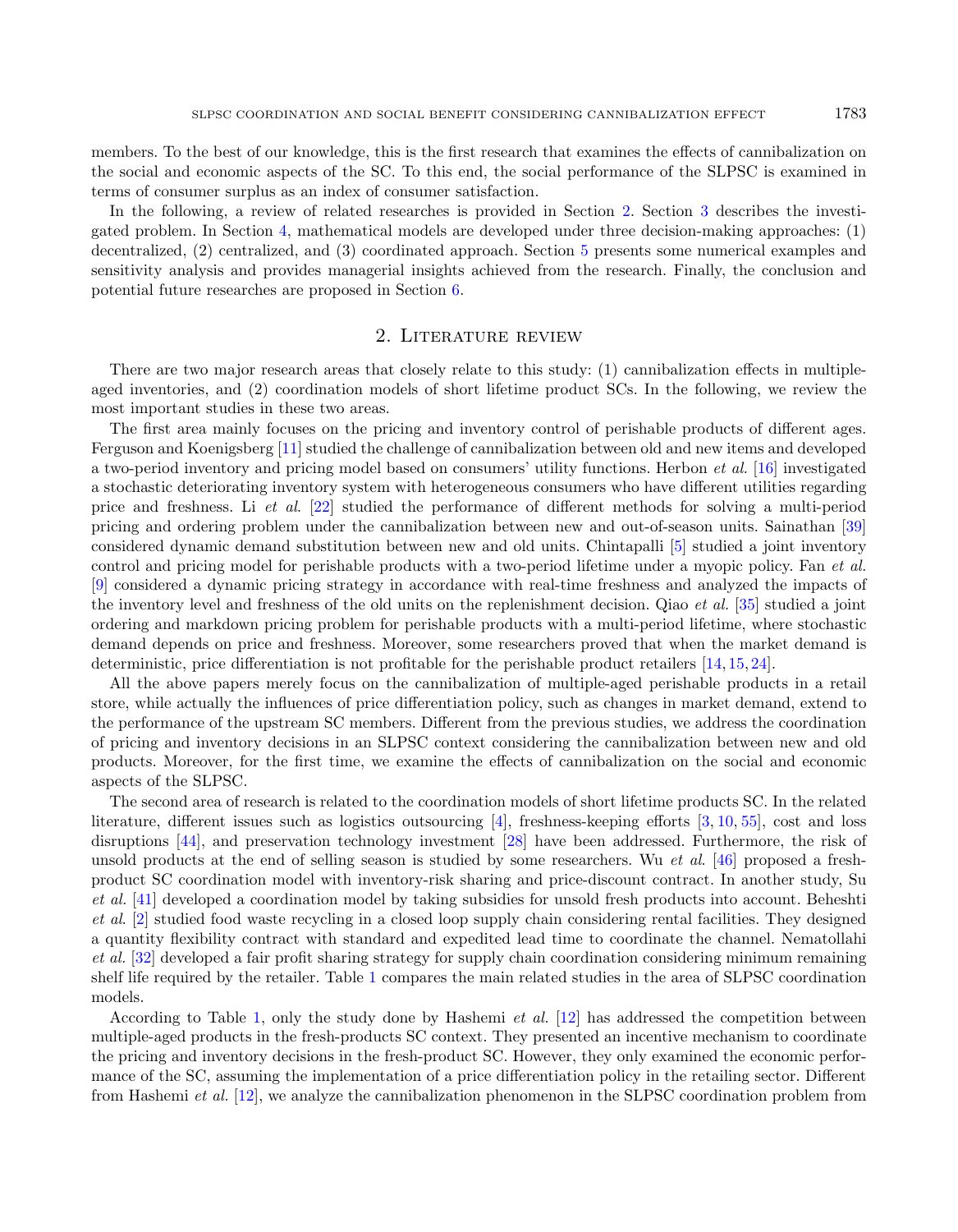| Authors                                                         | SC structure                                        | sensitive to<br>Demand                    | Demand        | Multi-aged<br>products<br>Decisions                                      | Social<br>benefits<br>Segmented<br>mark | Coordination mechanism                                                           |
|-----------------------------------------------------------------|-----------------------------------------------------|-------------------------------------------|---------------|--------------------------------------------------------------------------|-----------------------------------------|----------------------------------------------------------------------------------|
| Xiao et al. [47]                                                | 1 distributor<br>1 producer                         | Price, Time                               | Stochastic    | Inventory, pricing                                                       |                                         | Cost-sharing                                                                     |
| $\overline{\mathbf{e}}$<br>$\overline{d}$ .<br>$\it{et}$<br>Cai | 1 producer 1<br>distributor                         | Price, Time                               | Stochastic    | Inventory, pricing, Freshness-keeping<br>effort                          |                                         | Price discount sharing and compensation<br>contract                              |
| Cai et al. [4]                                                  | 13PL provider<br>1 distributor<br>1 producer        | Price, Time                               | Stochastic    | Inventory, pricing,<br>Transportation fee                                |                                         | wholesale price-discount sharing<br>Wholesale-market clearance &                 |
| Su et al. $[41]$                                                | 1 supplier<br>1 retailer                            | Price, Time                               | Stochastic    | Transportation time<br>Inventory, pricing,                               |                                         | Produce Subsidy & Cost Compensating<br>Wholesale Price Discount & Unsaleable     |
| $[46]$<br>al.<br>$_{et}$<br>Wu                                  | 13PL provider<br>1 distributor                      | Price,<br>Logistics service level         | Stochastic    | Inventory, pricing,<br>logistics service level                           |                                         | 1. Revenue-and-service-cost-sharing 2. Price-discount and inventory-risk sharing |
| Hou and Liu [18]                                                | 1 wholesaler<br>1 retailer                          | Price, Quality                            | Stochastic    | Inventory, pricing                                                       |                                         | Incentive contract based on an<br>estimated quality and price                    |
| [55]<br>Zheng et al.                                            | 1 supplier<br>1 retailer                            | Price, Time,<br>Effort level              | Deterministic | Pricing,<br>Fresh-keeping effort                                         |                                         | Fresh-keeping cost and revenue-sharing                                           |
| Yan et al. [49]                                                 | 1 manufacturer<br>1 distributor<br>1 retailer       | Price, Time                               | Stochastic    | Inventory, Pricing, Transportation-<br>time                              |                                         | Cost-and-revenue-sharing                                                         |
| Wang and Chen<br>[45]                                           | 1 supplier<br>1 retailer                            | $\overline{1}$                            | Stochastic    | Inventory, Pricing                                                       |                                         | Call option contract                                                             |
| Moon et al. [29]                                                | 1 manufacturer<br>1 retailer                        | Price, Freshness<br>keeping effort        | Deterministic | Pricing, Freshness-<br>keeping investment                                |                                         | 1. Revenue-and-investment-cost-sharing<br>2. Incremental quantity discount       |
| d.<br>Mohammadi et<br>[28]                                      | 1 supplier<br>1 buyer                               | Price, Preservation<br>technology invest. | Stochastic    | Inventory, Pricing, Preservation<br>technology investment                |                                         | Revenue-and-preservation-technology-<br>investment-sharing                       |
| Yang and Tang<br>[51]                                           | 1 supplier<br>1 retailer                            | reshness level<br>É<br>Price,             | Deterministic | Pricing, Freshness-keeping effort                                        | ↘                                       | Two-part tariff                                                                  |
| $^{[56]}$<br>Zheng et al.                                       | N retailers<br>1 supplier                           | $\mathbb{L}$                              | Deterministic | Pricing, Inventory                                                       |                                         | Quantity discount                                                                |
| Ma et al. [25]                                                  | 1 supplier<br>1 3PL provider<br>1 retailer          | Price, Freshness<br>keeping effort        | Stochastic    | Inventory, Pricing, Freshness-keeping<br>effort, Freshness-keeping price |                                         | Revenue and cost-sharing                                                         |
| Hashemi et al. [12]                                             | 1 supplier<br>1 retailer                            | Price, Freshness level                    | Stochastic    | ↘<br>Inventory, Pricing                                                  |                                         | Return policy with revenue-and-cost-<br>sharing                                  |
| Yan et al. [50]                                                 | strategic customers<br>1 manufacturer<br>1 retailer | Freshness level                           | Stochastic    | Inventory, Pricing,                                                      |                                         | Revenue-sharing                                                                  |

 $\begin{array}{c} \texttt{1 3PL} \\ \texttt{1 1} \\ \end{array}$ 

Qiu et al. [\[36\]](#page-23-19) 1 3PL<br>Qiu et al. [36] 1 retailer level, Freshness Stochastic Logistics service level<br>Logistics service level, Freshness

Price, Logistics service Stochastic<br>level, Freshness

Feng *et al.* [\[10\]](#page-23-16) 1 supplier Price, Freshness Stochastic Pricing Cffort Freshness-keeping effort Cost-sharing and compensation strategy Nematollahi et al. 2 farmers Price Price Price Deterministic Pricing anantities V VAS Synergistic trilateral contract farming [\[31\]](#page-23-20) 1 Agri. enterprise Production quantities Production quantities Xu et al. [\[48\]](#page-24-11) 1 supplier Price, Time Deterministic Pricing Consignment revenue-sharing contract 1 retailer This paper and amplier Price, Freshness level Stochastic Inventory, Pricing  $\checkmark$ 

Pricing<br>Freshness-keeping effort Pricing,<br>Logistics service level

Stochastic

Price, Freshness

1 supplier<br>1 retailer

Feng et al. [10] Qiu $et$   $al.$   $\left[ 36\right]$ 

Pricing<br>Production quantities

Deterministic

 $_{\rm Price}$ 

 $\begin{array}{ll} \text{2 farmers} \\ \text{1 Agri. enterprise} \end{array}$ 

 $\begin{array}{ll} \text{Nematollahi et al.}\\ \text{[31]} \end{array}$ 

Cost-sharing and compensation strategy

Revenue-and-service-cost-sharing

Wholesale price and double compensation

 $\ddot{\phantom{1}}$ 

 $\ddot{\phantom{1}}$ 

 $\ddot{\phantom{1}}$ 

Inventory, Pricing

Price, Freshness level Stochastic

Deterministic Pricing

Price, Time

 $\begin{array}{c} \text{1 supplier}\\ \text{1 retailer}\\ \end{array}$ 

Xu et al. [48] This paper

1 supplier<br>1 retailer

Consignment revenue-sharing contract Synergistic trilateral contract farming

 $\ddot{\phantom{1}}$ 

<span id="page-3-0"></span>TABLE 1. Current study vs. the literature on coordination of SLPSC. Table 1. Current study vs. the literature on coordination of SLPSC.

 $1784$  T. HASHEMI ET AL.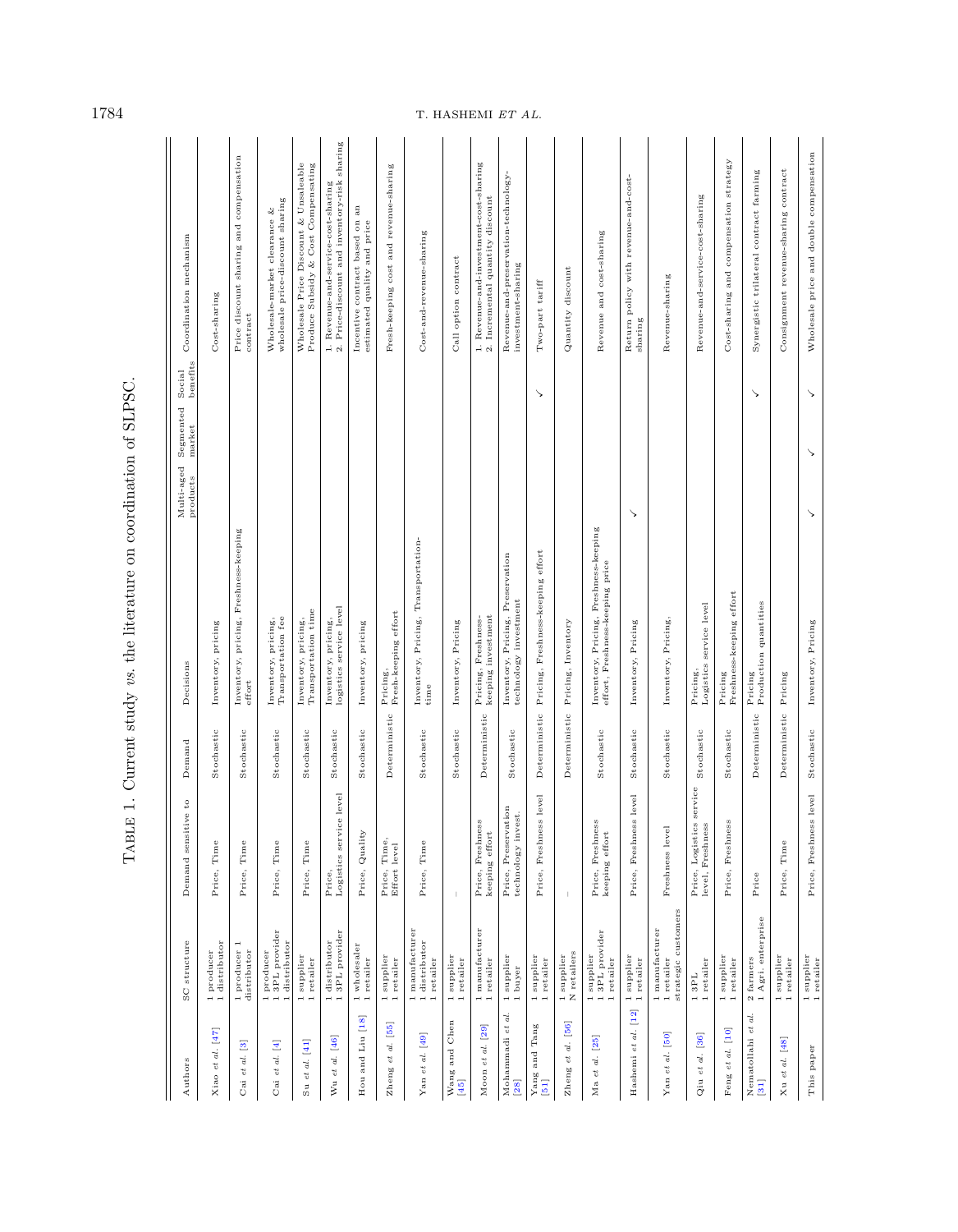economic and social viewpoints and determine optimal pricing policy, choosing from price differentiation policy and the same pricing.

In the literature on the SLPSC coordination models, various coordination contracts such as quantity discount [\[56\]](#page-24-9), two-part tariff  $[13,51]$  $[13,51]$ , wholesale price discount  $[4]$ , revenue-and/or-cost-sharing  $[25,36,47,49,50,53,55,57]$  $[25,36,47,49,50,53,55,57]$  $[25,36,47,49,50,53,55,57]$  $[25,36,47,49,50,53,55,57]$  $[25,36,47,49,50,53,55,57]$  $[25,36,47,49,50,53,55,57]$  $[25,36,47,49,50,53,55,57]$  $[25,36,47,49,50,53,55,57]$ , and call option contracts [\[45\]](#page-24-7) have been proposed to motivate the SC members to participate in the coordinated structure. In the real world, for some types of short lifetime products  $(e,q)$ , pasteurized dairy, packed fresh meat, and seafood), the supplier may offer a buyback contract to decrease the overstocking risk that retailers face [\[23,](#page-23-22) [27\]](#page-23-0). In this paper, a novel coordination contract based on return policy is proposed to enhance the whole SLPSC performance. This incentive mechanism is named wholesale price and double compensation (WPDC) contract.

According to Table [1,](#page-3-0) there has been less attention on the cannibalization between new and old products in the SLPSC coordination context. Moreover, this study is the first attempt to address the coordination of SLPSC members operating in a segmented market. In the current research, we design a new incentive mechanism to coordinate the SLPSC members and examine the cannibalization effects on the social and economic performances of the SLPSC.

#### 3. Problem definition

<span id="page-4-0"></span>This paper investigates a two-level SC comprising a supplier and a retailer with one type of perishable product with a short and fixed shelf life. The supplier's capacity is assumed to be unlimited. The retailer uses a periodic review inventory system over an infinite planning horizon. The supplier visits the retailer in constant intervals to receive his order and deliver it instantaneously. Because of the short lifetime of products, the review period is short and predetermined by the supplier. The market demand is stochastic, and consumers are sensitive to the product price and freshness.

Each product has a two-period lifetime, and it is classified into new and old. Demand uncertainty may result in unsold new units at the end of each period, which are carried over to the next period and sold as old products. There is a difference in consumer valuation between new and old products. A freshness factor  $\delta \in [0, 1]$  is used to show the consumer valuation for the old products. Of note, if  $\delta = 1$ , consumers are indifferent about which product to buy.

<span id="page-4-1"></span>The retailer uses a price differentiation policy to influence consumers' preferences. Hence, the new and old items compete on freshness and price to attract consumers. The market is made up of two segments: freshnessoriented and discount-oriented consumers. It is assumed that none of the discount-oriented consumers are interested in buying the new product because the retail price is higher than the consumer's willingness to pay. On the other hand, freshness-oriented consumers choose between new and old products based on the freshness level and the relative affordability of prices. The price differentiation strategy leads to the migration of some freshness-oriented consumers from buying the new product to the old one; in other words, the lower-priced old items could cannibalize the sales of new items.

The price-dependent demand functions for the new and old items are modeled in an additive fashion. It is assumed that the demand function of the new products has an independent random component, showing that the demand reacts to other agents, in addition to prices and freshness degree. Such demand function is popular in the related literature (e.g.,  $[34, 38]$  $[34, 38]$  $[34, 38]$ ). Accordingly, the demand function for the new products during each period can be expressed as:

$$
\xi_n = a_1 - k_1 p_n - \frac{\delta}{(1 - \delta)} (p_n - p_o) + \tilde{\varepsilon}_0 \tag{3.1}
$$

where  $p_o$  and  $p_n$  denote the retail price for the old and new items, and  $\tilde{\varepsilon}_0 \in [A_0 \cdot C_0]$  is the random component of demand. The parameter  $a_1$  denotes the potential size of market demand, and  $k_1$  represents the price sensitivity of freshness-oriented consumers for the new products.

Moreover, a parameter  $\beta$  is used to represent a minimum discount requested by the discount-oriented consumers for buying an old product; in other words, they buy the old products if  $p_o \leq (1 - \beta)p_n$ . The parameter  $\beta$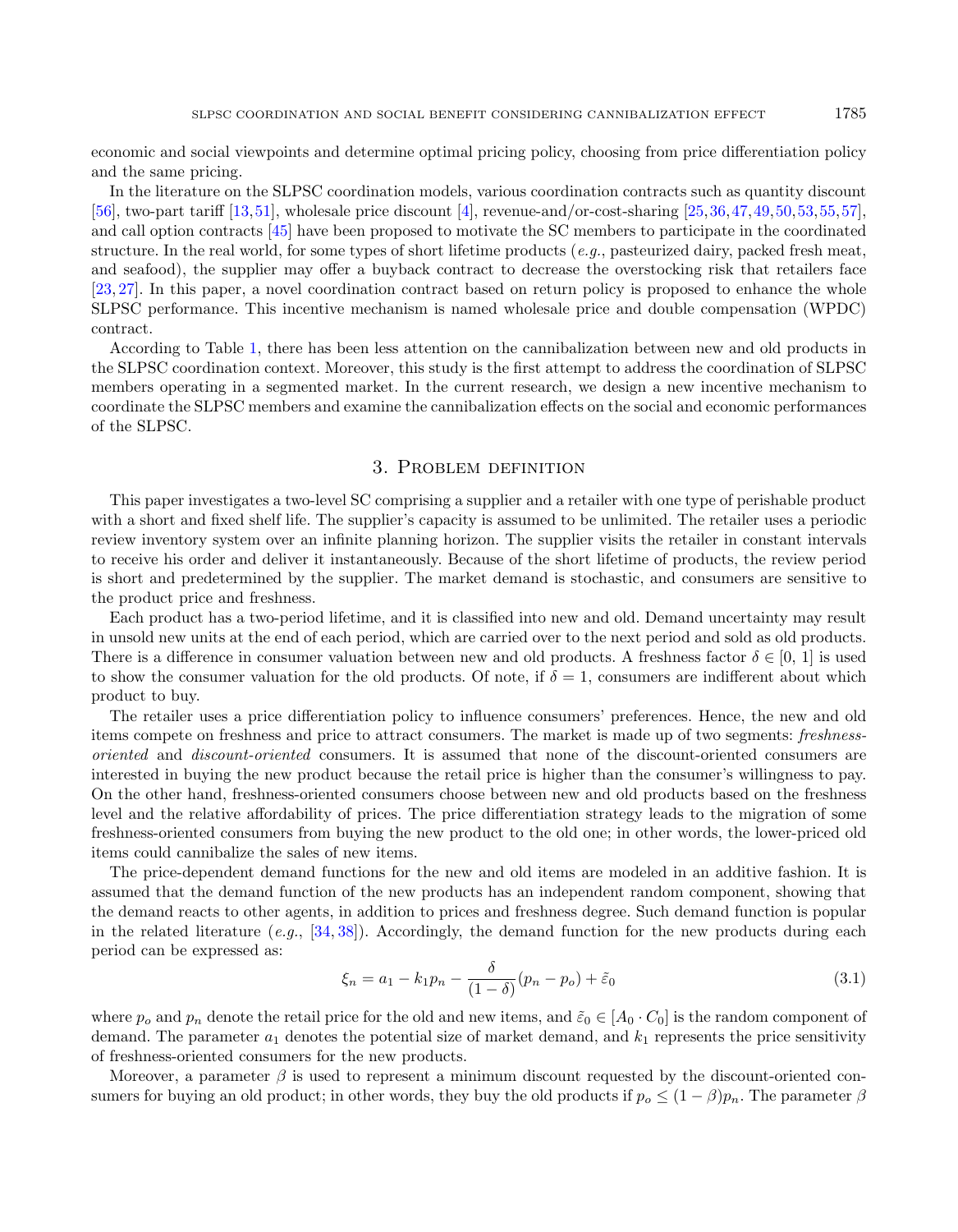is assumed to be a function of the freshness factor  $\delta$ , implying the fact that the minimum discount requested by the discount-oriented consumers depends on the consumer valuation for the old products. The lower the value of the old unit from the consumers' viewpoint, the more discount they demand.

The demand function for the old items is as follows:

$$
D_o = \begin{cases} a_2 - k_2 p_o + \frac{\delta}{(1-\delta)}(p_n - p_o) & \text{if } p_o \le (1-\beta)p_n, \\ \frac{\delta}{(1-\delta)}(p_n - p_o) & \text{otherwise} \end{cases}
$$
(3.2)

where  $(1 - \beta)p_n$  denotes the discount-oriented consumers' maximum willingness to pay, the parameter  $a_2$  denotes the potential size of market demand for the old items, and  $k_2$  represents the price sensitivity of discount-oriented consumers for the old products. It is assumed that  $k_2 > k_1$ , implying that the market demand is more negatively affected by any marginal increase in the retail price of the old products than the new ones, which mainly depends on the value drop of the old products.

The expression of  $\frac{\delta}{(1-\delta)}(p_n - p_o)$  indicates the cannibalization effect and depends on two factors: the cannibalization amplitude,  $\frac{\delta}{(1-\delta)}$ , and the price difference [\[37\]](#page-23-25). The cannibalization amplitude indicates the marginal decrease (increase) in the sale of new (old) products due to the price differentiation, and it can be defined as a function of the freshness factor  $\delta$ , as implied in references [\[11,](#page-23-8) [26,](#page-23-26) [39\]](#page-24-0). In this paper, following Zhang and Zhang [\[54\]](#page-24-14), the cannibalization amplitude is defined as  $\frac{\delta}{(1-\delta)}$ . Accordingly, when the parameter  $\delta$  is near to one, the cannibalization amplitude is high. In this case, the consumers' sensitivity to the freshness is low; therefore, a little discount on the old units results in more migration of consumers from buying the new products to the old ones.

At the end of each period, the cost of preparing the leftover new products for sale in the next period consists of the normal inventory holding cost, special storage, packaging, and re-tagging discounted products that poses extra work for personnel. Furthermore, the retailer may encounter unsold old products. In order to prevent the negative environmental effects of the expired products, the supplier offers a return policy to the retailer at a specified buyback price,  $b$ , per unit. The supplier salvages the expired returned products at a value  $g$  per unit and sends them to other industries for recovery. Indeed, the short lifetime of products and sanitary concerns prevent the expired product from being reused in the forward SC.

In the investigated SLPSC, the supplier decides on the wholesale and buyback prices that impact the retailer's decisions. Moreover, the retailer's decisions on the old product price and the order quantity influence the supplier's profit by affecting SC sales volume. Due to the dominant power of the supplier, the interaction between SC members is considered as a Stackelberg game in which the supplier acts as a leader, and the retailer reacts as a follower. However, in the decentralized decision-making, the SC members optimize their personal decisions while ignoring the whole SC. Therefore, the decentralized structure may not be a proper decision-making method. In the centralized approach, all decision variables are optimized from the whole SLPSC viewpoint, which can also enhance the environmental and social performances of SC, but it may reduce the SC members' profit. Therefore, a coordination mechanism should be used to encourage the SC members to join in the centralized structure. In the following, several basic assumptions are considered before modeling.

- The retailer's decisions on the old product price and the order quantity are assumed to be constant in different periods. In other words, they are independent of the initial inventory of the old units at the beginning of each period. This is a simple and practical policy to apply, which often prevails at supermarkets where the short lifetime products such as meat, vegetables, bakery, and dairy products are sold. This price-constancy is termed as markdown pricing stickiness [\[5\]](#page-22-1).
- The selling price of new units is assumed to be fixed and predetermined. This is quite common in industries such as dairy products, foods, etc.
- The random component  $\tilde{\varepsilon}_0$  is a random variable distributed uniformly in the range  $[A_0, C_0]$  with Probability density function  $f(x)$  and Cumulative distribution function  $F(x)$ . We define the new random variable  $\varepsilon_1 =$  $\tilde{\varepsilon}_0 - A_0$ , that  $\varepsilon_1 \in [0, B_0]$  where  $B_0 = C_0 - A_0$ . The demand function of the new products can be written as  $\xi_n(p_o) = D_n(p_o) + \varepsilon_1$  where  $D_n(p_o) = a_1 + A_0 - k_1 p_n - \frac{\delta}{(1-\delta)}(p_n - p_o)$ .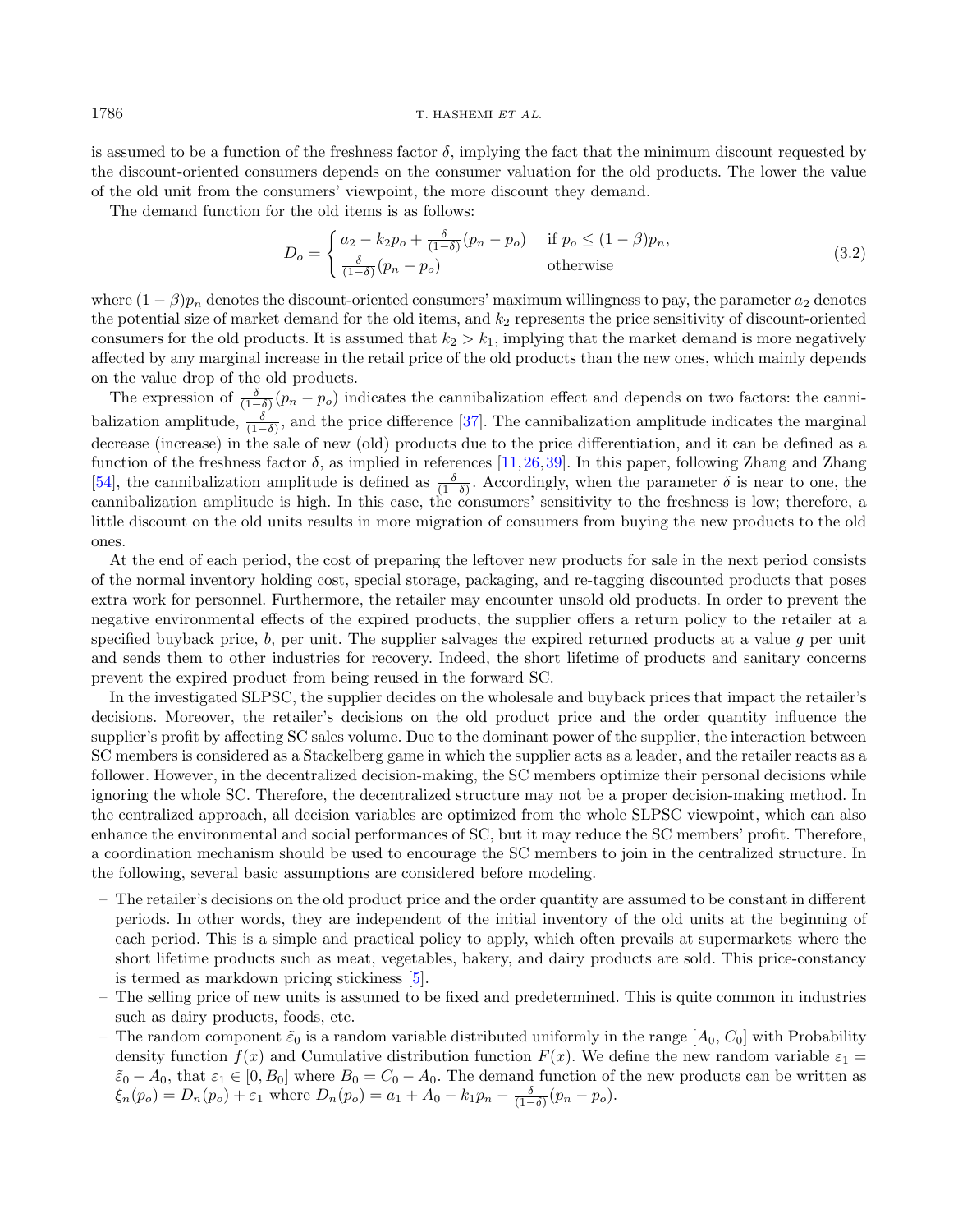– No substitution occurs between new and old units during the shortage of the one preferred by the consumer. Note that stock-out results in lost sales with a negligible cost.

The following notations are used in this study.

| Parameters              |                                                                                                              |
|-------------------------|--------------------------------------------------------------------------------------------------------------|
| $c_m$                   | Production cost per unit product                                                                             |
| $\tilde{\varepsilon}_0$ | Random component of demand that ranges in $[A_0, C_0]$ with Probability density function $f(x)$ and          |
|                         | Cumulative distribution function $F(x)$                                                                      |
| $\xi_n(p_o)$            | Stochastic demand for the new product during a period                                                        |
| $D_o(p_o)$              | Deterministic demand for the old product during a period                                                     |
| $a_1, a_2$              | Potential size of market demand for new and old items                                                        |
| $k_1, k_2$              | Consumer's sensitivity to the prices of new and old items                                                    |
| $\delta$                | Freshness factor                                                                                             |
| $\beta$                 | Minimum discount requested by the discount-oriented consumers for buying an old product                      |
| $\mathfrak{g}$          | Salvage value                                                                                                |
| $p_n$                   | Retail price for a new product                                                                               |
| h                       | Holding cost per remaining new product at the end of each period                                             |
| $\Pi_{M}^{N}$           | Total profit of M in N decision-making model, where the suffixes $R; S; SC$ are used to represent the        |
|                         | retailer, supplier, and whole SC, respectively, and the prefixes $dc$ ; $c$ ; $co$ denote the decentralized, |
|                         | centralized, and coordinated approaches                                                                      |
|                         | Decision variables                                                                                           |
| $p_o$                   | Retail price for an old product                                                                              |
| q                       | Order quantity                                                                                               |
| $\tilde{z}$             | Stocking factor                                                                                              |
| w                       | Wholesale price                                                                                              |
| $\boldsymbol{b}$        | Buy back price                                                                                               |

#### 3.1. Social benefit

Although the retailer may consider the cannibalization effect as a threat for his business, the price differentiation can increase the total demand by attracting consumers who only seek to purchase discounted products. Therefore, the implied cannibalization threat can be converted to a business opportunity for increasing the market share. Moreover, there is an opportunity to achieve social benefits. In this study, for quantitative analysis, the social benefit is considered in the form of consumer surplus, which is defined as the difference between the consumer's willingness to pay and the market price. This can be calculated as the area under the demand curve above the market price [\[6\]](#page-23-27). When demand is uncertain, some consumers may not find the product available; therefore, the consumer surplus is computed based on the stock-out probability. The expected consumer surplus (ECS) in the segmented market can be calculated based on the study conducted by Cohen et al. [\[7\]](#page-23-28). Note that the first-come-first-served logic with the consumers' random arrival is considered.

Proposition 3.1. In the segmented market, the expected consumer surplus of new and old products can be computed as follows, respectively:

<span id="page-6-0"></span>
$$
ECS_{\text{new}} = \int_0^{B_0} \text{CS}_{\text{new}}^{\text{max}}(\varepsilon_1) \frac{\min(\xi(\varepsilon_1), q)}{\xi(\varepsilon_1)} f(\varepsilon_1) d\varepsilon_1 \tag{3.3}
$$

$$
ECS_{\text{old}} = \int_{l}^{z} \text{CS}_{\text{old}}^{\text{max}} \frac{\min[(D_{o1} + D_{o2}), s]}{D_{o1} + D_{o2}} f(s) \,ds \tag{3.4}
$$

where  $D_{o1} = \frac{\delta}{(1-\delta)}(p_n - p_o)$  is the freshness-oriented consumers' demand for the old units, and  $D_{o2} = a_2 - k_2p_o$ is the discount-oriented consumers' demand for them. Moreover, the random variable s represents the number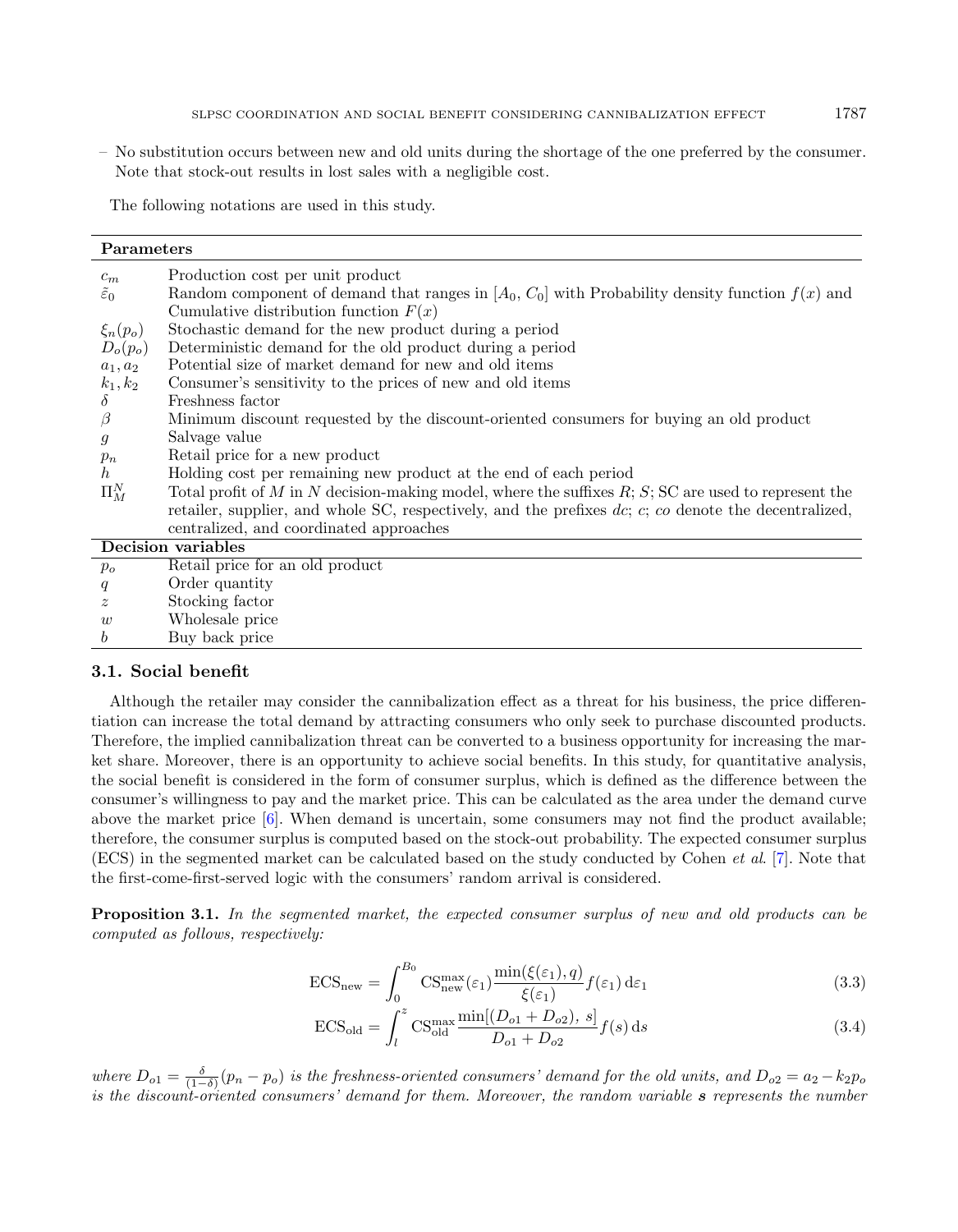of new products remaining at the end of each period, and

$$
CS_{\text{new}}^{\text{max}}(\varepsilon_1) = \frac{(D_n + \varepsilon_1)^2}{2\left(k_1 + \frac{\delta}{(1-\delta)}\right)}
$$
(3.5)

$$
CS_{\text{old}}^{\text{max}} = \frac{D_{o1}^2 (1 - \delta)}{2\delta} + (1 - \beta) p_n \left( a_2 - \frac{k_2 (1 - \beta) p_n}{2} \right) + \frac{D_{o2}^2 - a_2^2}{2k_2}.
$$
 (3.6)

<span id="page-7-0"></span>Proof. See Appendix [A.](#page-20-0)

#### 4. Mathematical modeling

In this section, the investigated SLPSC is modeled under various decision-making approaches.

#### 4.1. Decentralized decision-making

In the decentralized structure, each member aims to optimize the individual objective function [\[33\]](#page-23-29). In this section, the interaction between the retailer and the supplier is considered as a Stackelberg game. Firstly, the supplier, as a leader, decides on the wholesale and buyback prices by predicting the retailer's responses; then, the retailer, as a follower, determines the selling price of old units and the order quantity of the new ones according to the supplier's announced decisions. Thus, a backward induction can be used to find the optimal solution.

We consider a myopic policy that is a generic followed approach for solving complex dynamic problems such as scheduling, pricing, and inventory problems [\[22\]](#page-23-10). In this policy, the optimal solutions only maximize the profit of the current period regardless of the future. It has been proved, in the literature, that the myopic policy is optimal for some stationary problems in which variables and parameters are independent of time (e.g.,  $[5,43]$  $[5,43]$ ). In the study conducted by Chintapalli [\[5\]](#page-22-1), the optimality of the myopic policy was proved for an inventory and markdown pricing problem of perishable products with a two-period lifetime in an infinite planning horizon. Accordingly, the retailer's decision variables are determined so as to optimize the profit of the current period. Under the myopic policy, the retailer's profit function in the decentralized approach can be formulated as:

<span id="page-7-1"></span>
$$
\Pi_R^{\text{dec}}(q, p_o) = \begin{cases} p_n \xi_n - wq + p_o D_o(p_o) + b(q - \xi_n - D_o(p_o)) - h(q - \xi_n) & \xi_n \le q - D_o(p_o) \\ p_n \xi_n - wq + p_o(q - \xi_n) - h(q - \xi_n) & q - D_o(p_o) < \xi_n \le q \\ (p_n - w)q & q < \xi_n. \end{cases} (4.1)
$$

The profit function [\(4.1\)](#page-7-1) consists of the sales revenue of the new and old units, ordering cost, the buyback revenue of expired units, and inventory holding cost. The retailer's expected profit function can be written by defining the stocking factor of new products as  $z = q - D_n(p_o)$  [\[34\]](#page-23-23). Given that  $\xi_n = D_n(p_o) + \varepsilon_1$ , we have:

<span id="page-7-2"></span>
$$
E\left[\Pi_{R}^{\text{dec}}(z, p_{o})\right] = p_{n}\left(\int_{0}^{z} \left(D_{n}(p_{o}) + x\right) f_{\varepsilon_{1}}(x) dx + \int_{z}^{B_{0}} \left(D_{n}(p_{o}) + z\right) f_{\varepsilon_{1}}(x) dx\right) + p_{o}\left(\int_{0}^{z-D_{o}(p_{o})} D_{o}(p_{o}) f_{\varepsilon_{1}}(x) dx + \int_{z-D_{o}(p_{o})}^{z} (z-x) f_{\varepsilon_{1}}(x) dx\right) - w(z+D_{n}(p_{o})) + b \int_{0}^{z-D_{o}(p_{o})} (z-D_{o}(p_{o}) - x) f_{\varepsilon_{1}}(x) dx - h \int_{0}^{z} (z-x) f_{\varepsilon_{1}}(x) dx.
$$
 (4.2)

By simplifying [\(4.2\)](#page-7-2), the mathematical model for the retailer can be formulated as:

$$
\text{Max } E\big[\Pi_R^{\text{dec}}(z, p_o)\big] = -w(z + D_n(p_o)) + p_n(z + D_n(p_o)) - (p_n + h) \int_0^z F(x) \, \mathrm{d}x
$$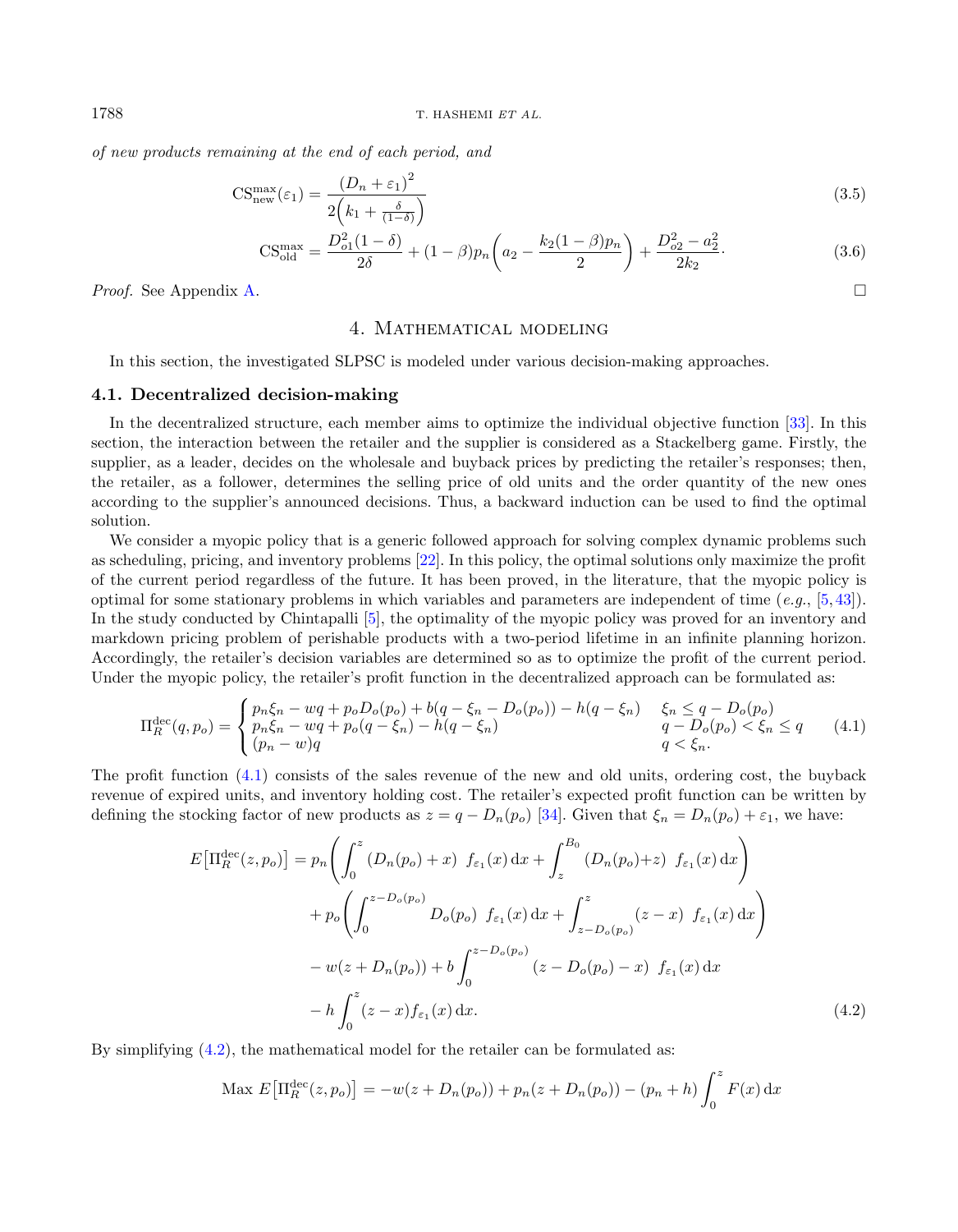SLPSC COORDINATION AND SOCIAL BENEFIT CONSIDERING CANNIBALIZATION EFFECT  $1789$ 

<span id="page-8-3"></span><span id="page-8-2"></span><span id="page-8-1"></span><span id="page-8-0"></span>
$$
+ p_o \int_{z-D_o(p_o)}^{z} F(x) dx + b \int_0^{z-D_o(p_o)} F(x) dx
$$
\n(4.3)

Subject to:  $b \leq p_o \leq p_n$  (4.4)

$$
z \ge 0.\tag{4.5}
$$

Constraint [\(4.4\)](#page-8-0) states the allowable range of price changes for the old products. Therefore, the mathematical model can compare two pricing policies: price differentiation versus the same pricing. Constraint [\(4.5\)](#page-8-1) shows the non-negativity restriction on the stocking factor.

<span id="page-8-6"></span>**Proposition 4.1.** In the decentralized approach, the retailer's objective function is concave with respect to  $z$ for a given  $p_{\alpha}$ .

Proof. See Appendix [B.](#page-21-0)

Considering the uniformly distributed random component of demand, we have:

$$
E\left[\Pi_R^{\text{dec}}(z, p_o)\right] = (p_n - w)(z + D_n(p_o)) - \left(\frac{p_n + h}{2B_0}\right)z^2 + \frac{p_o}{2B_0}\left(z^2 - (z - D_o(p_o))^2\right) + \frac{b}{2B_0}(z - D_o(p_o))^2.
$$
\n(4.6)

The function [\(4.6\)](#page-8-2) has exactly one maximum point  $z_{\text{dec}}(p_o)$ , which can be obtained by  $\partial E(\Pi_R^{\text{dec}})/\partial z = 0$ .

<span id="page-8-5"></span>
$$
z_{\text{dec}}(p_o) = \frac{B_0(p_n - w) + D_o(p_o)(p_o - b)}{p_n + h - b}.
$$
\n(4.7)

By substituting  $z_{\text{dec}}(p_o)$  into equation [\(4.6\)](#page-8-2), the retailer's profit function,  $E(\Pi_R^{\text{dec}}(p_o))$ , is obtained as a piecewise polynomial function with a breakpoint at  $p_o = (1 - \beta)p_n$  (see Appendix [C\)](#page-21-1).

<span id="page-8-4"></span>**Proposition 4.2.** In the decentralized approach, the optimal price of the old item  $p_o^{\text{dec}}$  can be achieved by comparing the feasible stationary points as well as the boundary and break-points of the retailer's profit function. Hence,  $p_o^{\text{dec}} = \arg \max \left\{ \Pi_R^{\text{dec}}(b), \Pi_R^{\text{dec}}(p_{o1}), \Pi_R^{\text{dec}}(p_{o2}), \ldots, \Pi_R^{\text{dec}}(p_{ok}), \Pi_R^{\text{dec}}(p_n), \Pi_R^{\text{dec}}((1-\beta)p_n), \right\}$  $\Pi_R^{\rm dec}((1-\beta)p_n+\varepsilon)\big\}$ , in which  $\{p_{o1}, p_{o2}, \ldots, p_{ok}\}$  is the set of feasible solutions of the equation  $\frac{\partial E(\Pi_R^{\rm dec}(p_o))}{\partial p_o}$  $\frac{P_R(P^o)}{\partial p_o} = 0,$ and  $\Pi_R^{\text{dec}}((1-\beta)p_n+\varepsilon) = \lim_{p_o \to (1-\beta)p_n^+} \Pi_R^{\text{dec}}(p_o).$ 

Proof. See Appendix [D.](#page-21-2)

By substituting  $p_o^{\text{dec}}$  into [\(4.7\)](#page-8-3), the optimal stocking factor is:

<span id="page-8-7"></span>
$$
z_{\text{dec}} = \frac{B_0(p_n - w) + D_o(p_o^{\text{dec}})(p_o^{\text{dec}} - b)}{p_n + h - b}.
$$
\n(4.8)

The optimal profit of the retailer can be obtained by substituting  $p_o^{\text{dec}}$  and  $z_{\text{dec}}$  into [\(4.6\)](#page-8-2):

$$
E\left(\Pi_R^{\text{dec}}\right) = (p_n - w) \left(z_{\text{dec}} + D_n(p_o^{\text{dec}})\right) - \left(\frac{p_n + h}{2B_0}\right) z_{\text{dec}}^2 + \frac{p_o^{\text{dec}}}{2B_0} \left(z_{\text{dec}}^2 - \left(z_{\text{dec}} - D_o(p_o^{\text{dec}})\right)^2\right) + \frac{b}{2B_0} \left(z_{\text{dec}} - D_o(p_o^{\text{dec}})\right)^2. \tag{4.9}
$$

In the decentralized approach, the supplier determines the wholesale and buyback prices by taking into account the retailer's response. Therefore, the supplier's profit function considering the retailer's optimal decisions can be written as:

$$
\text{Max } E\big(\Pi_S^{\text{dec}}(w, b)\big) = (w - c_m) \big(z_{\text{dec}} + D_n\big(p_o^{\text{dec}}\big)\big) + (g - b) \int_0^{z_{\text{dec}} - D_o\big(p_o^{\text{dec}}\big)} F(x) \, \mathrm{d}x. \tag{4.10}
$$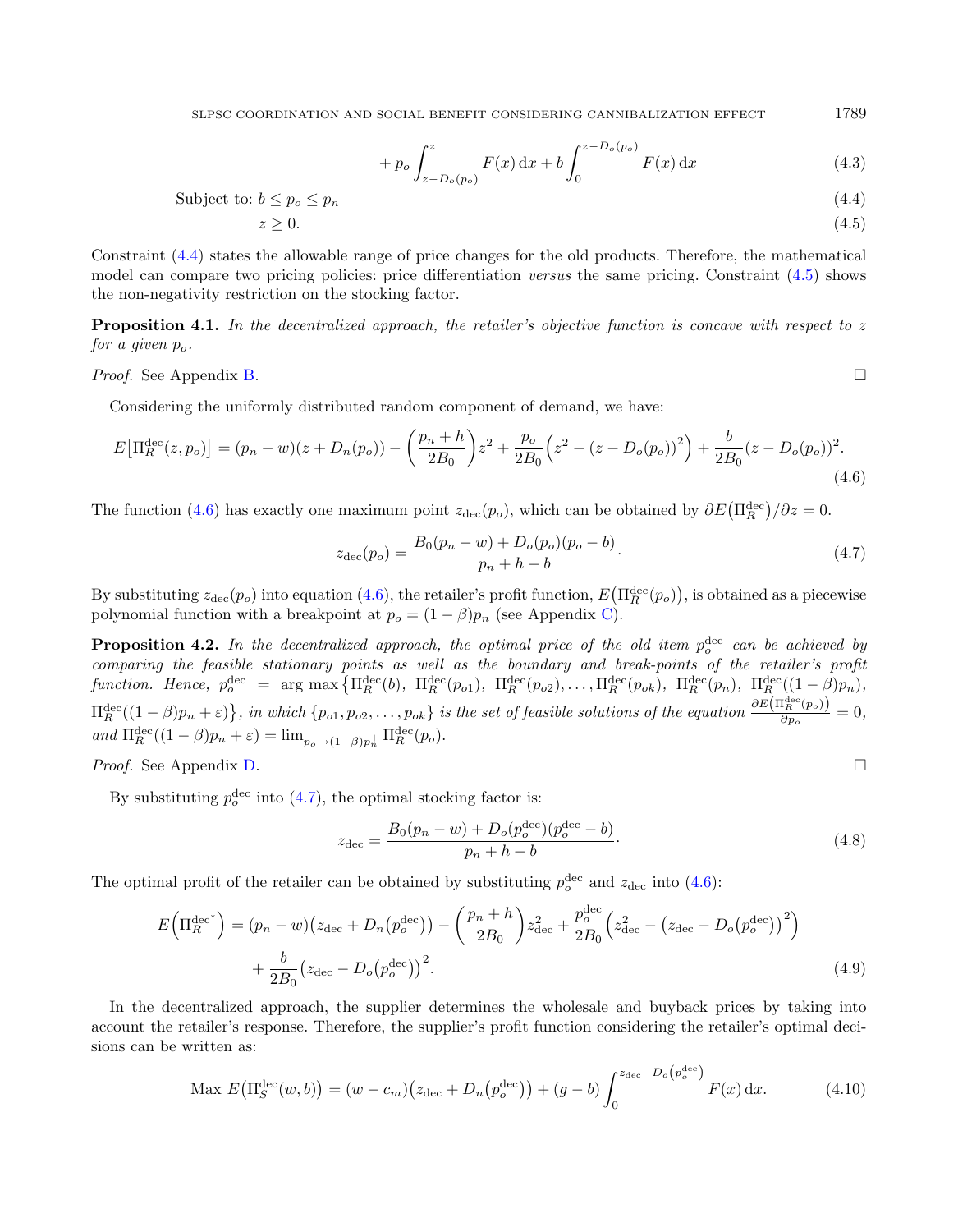By assuming the uniform distribution for the random component of demand, the mathematical model for optimizing the supplier's profit is formulated as:

$$
\text{Max } E\big(\Pi_S^{\text{dec}}(w, b)\big) = (w - c_m) \big(z_{\text{dec}} + D_n\big(p_o^{\text{dec}}\big)\big) + \frac{(g - b)}{2B_0} \big(z_{\text{dec}} - D_o\big(p_o^{\text{dec}}\big)\big)^2 \tag{4.11}
$$

Subject to:

<span id="page-9-2"></span><span id="page-9-1"></span><span id="page-9-0"></span>
$$
(z_{\text{dec}}, p_o^{\text{dec}}) \in \arg \max E \left( \Pi_R^{\text{dec}}(z, p_o) \right) = -w(z + D_n(p_o)) + p_n z + p_n D_n(p_o) - \left( \frac{p_n + h}{2B_0} \right) z^2 + \frac{p_o}{2B_0} (z^2 - (z - D_o(p_o))^2) + \frac{b}{2B_0} (z - D_o(p_o))^2
$$
(4.12)

$$
c_m < w \le (1 - \theta)p_n \tag{4.13}
$$

$$
0 \le b \le w. \tag{4.14}
$$

In the investigated problem, the retailer seeks at least  $100\theta$  percent profit margins on new products. Thus, the wholesale price must be lower than  $(1 - \theta)p_n$ . Moreover, to obtain positive profit, the supplier must set the wholesale price greater than the production cost and also the buy-back price (Constraints  $(4.13)$ ) and  $(4.14)$ ).

The following algorithm is designed to determine the optimal values of the supplier's decisions:

### Search procedure

Step 1. Set the lowest feasible value to  $b$ . Step 2. Set  $w = \max\{c_m, b\}.$ Step 3. Calculate  $p_o^{\text{dec}}$  using Proposition [4.2.](#page-8-4) Step 4. Calculate  $z_{\text{dec}}$  from equation [\(4.8\)](#page-8-5). Step 5. Evaluate and save the supplier's profit from equation [\(4.11\)](#page-9-2) for  $(w, b, z_{\text{dec}}, p_o^{\text{dec}})$ . Step 6. If  $w < (1 - \theta)p_n$ , then set  $w = w + \varepsilon$  (where  $\varepsilon$  is small) and go to step 3. Step 7. If  $b < (1 - \theta)p_n$ , then set  $b = b + \varepsilon$  and go to step 2. Step 8. The values of  $(w, b)$  with the greatest supplier's profit are optimal.

#### 4.2. Centralized decision-making

In the centralized structure, one SC manager determines all decision variables to optimize the whole SLPSC profit, which is written as the sum of the retailer's and supplier's profit functions. The mathematical model for the centralized approach is as follows:

<span id="page-9-4"></span><span id="page-9-3"></span>
$$
E[\Pi_{SC}^{cen}(z, p_o)] = p_n z + p_n D_n(p_o) - (p_n + h) \int_0^z F(x) dx + p_o \int_{z - D_o(p_o)}^z F(x) dx
$$
  
-  $c_m(z + D_n(p_o)) + g \int_0^{z - D_o(p_o)} F(x) dx$  (4.15)

Subject to:

$$
g \le p_o \le p_n \tag{4.16}
$$

$$
z \ge 0.\tag{4.17}
$$

The profit function [\(4.15\)](#page-9-3) consists of the expected revenue from the sold new and old products, inventory holding cost, production cost, and the salvage revenue of expired returned products. The allowable range of price changes for the old products is showed in Constraint [\(4.16\)](#page-9-4).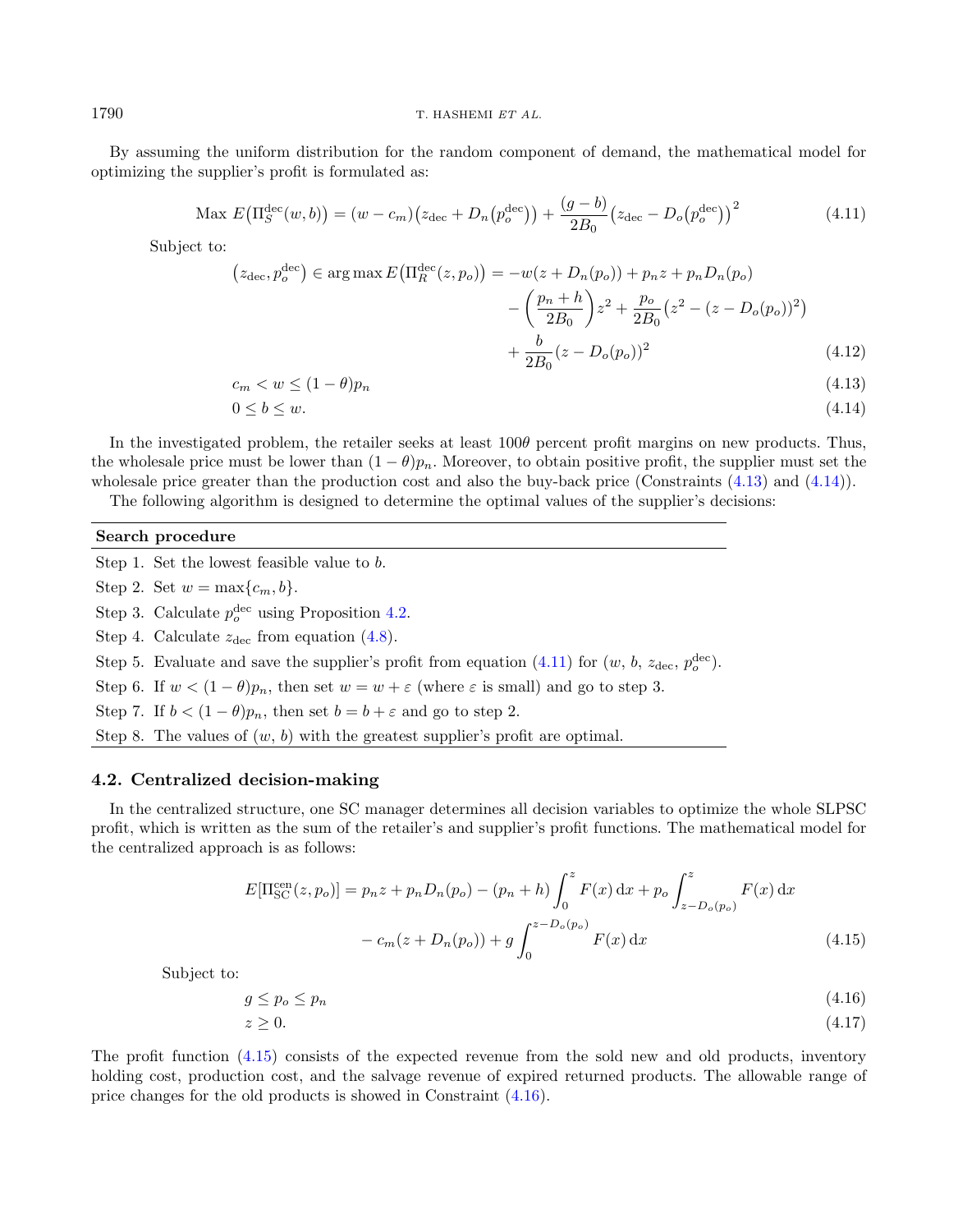*Proof.* Similar to the proof procedure of Proposition [4.1.](#page-8-6)

The function [\(4.15\)](#page-9-3) can be rewritten by considering the uniformly distributed random component of demand as follows:

$$
E[\Pi_{SC}^{\text{cen}}(z, p_o)] = -c_m(z + D_n(p_o)) + p_n z + p_n D_n(p_o) - \left(\frac{p_n + h}{2B_0}\right)z^2 + \frac{p_o}{2B_0}\left(z^2 - (z - D_o(p_o))^2\right) + \frac{g}{2B_0}(z - D_o(p_o))^2.
$$
\n(4.18)

The optimal value of the stocking factor in the centralized model can be calculated by  $\partial E(\Pi_{\rm SC}^{\rm cen})/\partial z = 0$ ,

$$
z_{\rm cen}(p_o) = \frac{B_0(p_n - c_m) + D_o(p_o)(p_o - g)}{p_n + h - g}.
$$
\n(4.19)

By substituting equation  $(4.19)$  into equation  $(4.18)$ , the whole SC profit function is obtained as a piecewise polynomial function with a breakpoint at  $p_o = (1 - \beta)p_n$  (see Appendix [E\)](#page-22-5). Then, the  $p_o^{\text{cen}}$  can be determined through the following proposition.

**Proposition 4.4.** In the centralized approach, the optimal price of the old item,  $p_o^{\rm cen}$  can be achieved by comparing the feasible stationary points as well as the boundary and break-points of the SC profit function. Hence,  $p^{\rm cen}_o =$  $\arg \max \left\{ \Pi_{\text{SC}}^{\text{cen}}(g), \Pi_{\text{SC}}^{\text{cen}}(p_{o1}), \Pi_{\text{SC}}^{\text{cen}}(p_{o2}), \ldots, \Pi_{\text{SC}}^{\text{cen}}(p_{ok}), \Pi_{\text{SC}}^{\text{cen}}(p_n), \Pi_{\text{SC}}^{\text{cen}}((1-\beta)p_n), \Pi_{\text{SC}}^{\text{cen}}((1-\beta)p_n+\varepsilon) \right\}, \quad \text{in}$ which  $\{p_{o1}, p_{o2}, \ldots, p_{ok}\}\$ is the set of feasible solutions of the equation  $\frac{\partial \Pi_{\text{SC}}^{\text{cen}}(p_o)}{\partial p_o} = 0$ , and  $\Pi_{\text{SC}}^{\text{cen}}((1-\beta)p_n + \varepsilon) =$  $\lim_{p_o \to (1-\beta)p_n^+} \Pi_{\rm SC}^{\rm cen}(p_o).$ 

Proof. Similar to the proof of Proposition [4.2.](#page-8-4)

By substituting  $p_o^{\text{cen}}$  into equation [\(4.19\)](#page-10-0), the optimal stocking factor is:

$$
z_{\text{cen}} = \frac{B_0(p_n - c_m) + D_o(p_o^{\text{cen}})(p_o^{\text{cen}} - g)}{p_n + h - g}.
$$
\n(4.20)

Since  $p_o^{\text{cen}}$  and  $z_{\text{cen}}$  are globally optimized, therefore

$$
\Pi_{\rm SC}^{\rm cen}(z_{\rm cen}, p_o^{\rm cen}) \ge \Pi_{\rm SC}^{\rm cen}(z_{\rm dec}, p_o^{\rm dec}). \tag{4.21}
$$

In other words, the centralized approach results in the best performance of the whole SLPSC. However, the centralized solution may reduce each member's profitability compared to the decentralized approach. As a result, the SC members may not accept to join the centralized decision-making model. Hence, to encourage the SC members to take part in the centralized approach, a new incentive scheme is proposed in the following.

#### 4.3. Coordination model and incentive scheme

Although the centralized decision-making model is more profitable for the whole SLPSC compared to the decentralized one, the members' profitability may decrease [\[20\]](#page-23-30). In the following, a novel coordination contract is designed to optimize the whole SLPSC profit and ensure both members' participation. Accordingly, an incentive scheme named wholesale price and double compensation (WPDC) contract is proposed. In this contract, the supplier sets a wholesale price  $w_r$  and offers the retailer double compensation for the unsold products. In this regard, a sharing rate  $\varphi \in [0,1]$  is used to coordinate the SC. In each period, the retailer may miss the opportunity to sell a number of new products at price  $p_n$ . These products are offered as old units with a lower price  $p<sub>o</sub>$ , in the next period. Moreover, the retailer pays the holding and preparing costs of the leftover new units at the end of each period. Hence, the retailer loses  $(p_n - p_o + h)$  for each unsold new product. In the proposed

<span id="page-10-1"></span><span id="page-10-0"></span>
$$
\Box
$$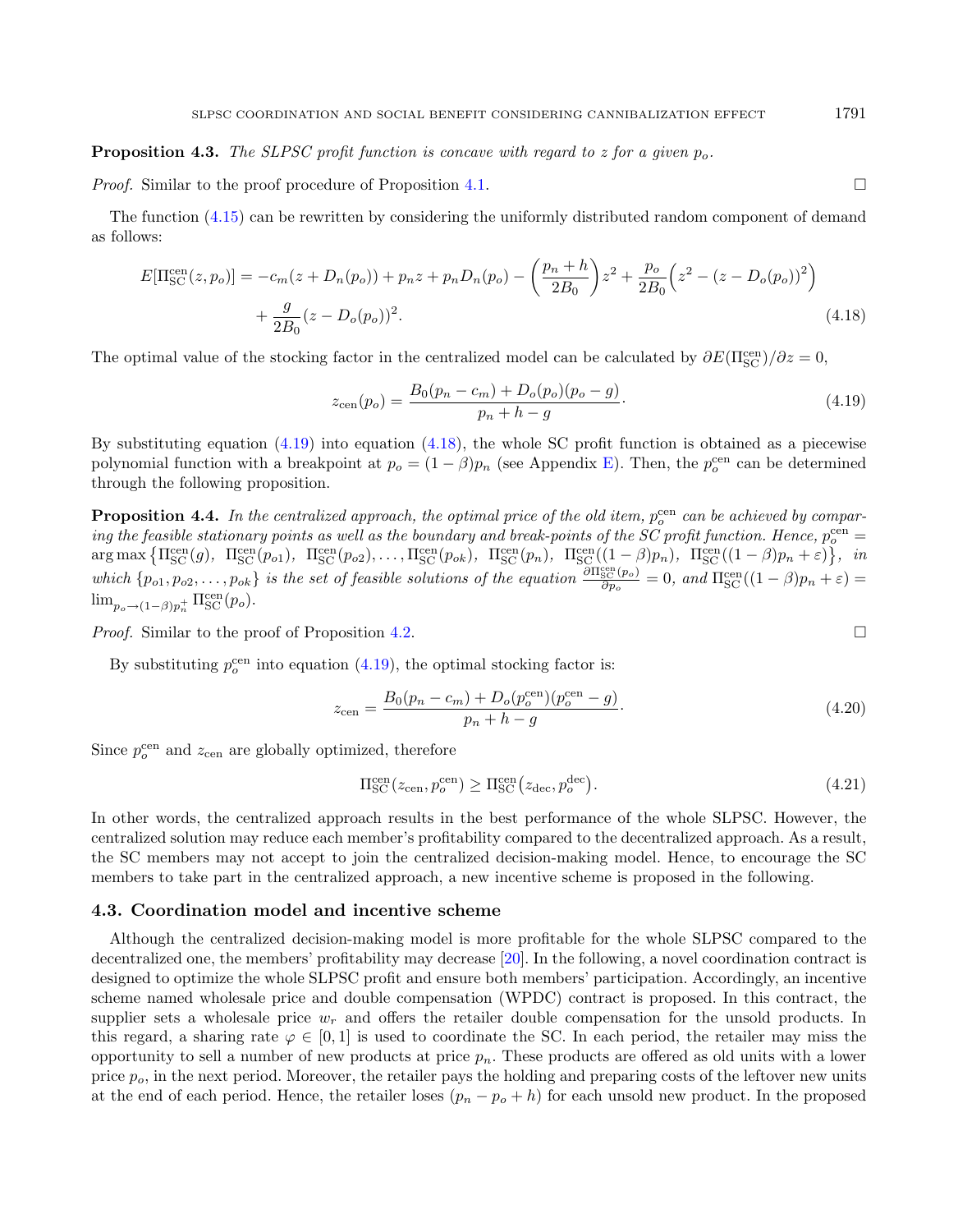WPDC contract, the supplier shares some loss of the leftover new products by providing compensation to the retailer as  $s_1 = \varphi(p_n - p_o + h)$  per unit. Moreover, the retailer may encounter unsold old products, in which case the retailer loses  $p_o$  per unit, and the supplier pays compensation of  $\varphi p_o$  per unit. The supplier salvages the expired products at a value g per unit and renders them to other industries for recovery. In the WPDC contract, the supplier shares a proportion  $(1 - \varphi)$  of the salvage revenue with the retailer. Therefore, the supplier pays  $s_2 = \varphi p_o + (1 - \varphi)g$  per unit of the returned product to the retailer.

Accordingly, under the WPDC contract, the retailer's expected profit function can be written as:

$$
E\left[\Pi_R^{\text{Co}}(z, p_o)\right] = -w_r(z + D_n(p_o)) + p_n(z + D_n(p_o)) - \left(\frac{p_n + (1 - \varphi)h - \varphi(p_n - p_o)}{2B_0}\right)z^2 + \frac{p_o}{2B_0}(z^2 - (z - D_o(p_o))^2) + \left(\frac{\varphi p_o + (1 - \varphi)g}{2B_0}\right)(z - D_o(p_o))^2.
$$
\n(4.22)

Similarly, the supplier's expected profit under the coordinated contract is:

$$
E\left[\Pi_S^{\text{Co}}(w_r,\varphi)\right] = (w_r - c_m)(z + D_n(p_o)) - \left(\frac{\varphi(p_n - p_o + h)}{2B_0}\right)z^2 - \left(\frac{\varphi(p_o - g)}{2B_0}\right)(z - D_o(p_o))^2. \tag{4.23}
$$

Calculating  $\partial E(\Pi_R^{\text{Co}})/\partial z = 0$ , the optimal value of the stocking factor in the coordinated model is obtained as

<span id="page-11-4"></span><span id="page-11-3"></span><span id="page-11-2"></span><span id="page-11-1"></span><span id="page-11-0"></span>
$$
z_{\text{Co}} = \frac{B_0(p_n - w_r) + D_o(p_o^{\text{Co}})((1 - \varphi)(p_o^{\text{Co}} - g))}{(1 - \varphi)(p_n + h - g)}.
$$
\n(4.24)

Incorporating  $z_{\text{Co}} = z_{\text{cen}}$  and  $p_o^{\text{Co}} = p_o^{\text{cen}}$  into equation [\(4.24\)](#page-11-0), we have:

$$
\frac{B_0(p_n - c_m) + D_o(p_o^{\text{cen}})(p_o^{\text{cen}} - g)}{p_n + h - g} = \frac{B_0(p_n - w_r) + D_o(p_o^{\text{cen}})((1 - \varphi)(p_o^{\text{cen}} - g))}{(1 - \varphi)(p_n + h - g)}.
$$
(4.25)

By simplifying equation  $(4.25)$ , the optimal wholesale price is:

$$
w_r^{\text{Co}} = (1 - \varphi)c_m + \varphi p_n. \tag{4.26}
$$

Accordingly, the supplier's revenue directly depends on the parameter  $\varphi$ . In other words, the proposed WPDC contract acts similar to a revenue-and-cost-sharing contract, except that WPDC also shares the lost opportunity cost (as compensation). Considering the rational decisions of the SC members, both retailer and supplier accept to join in the coordination mechanism if and only if their expected profits under the proposed coordination mechanism are more than the decentralized structure. In other words, the proposed contract must satisfy the conditions  $E(\Pi_R^{\text{Co}}(z_{\text{cen}} \cdot p_o^{\text{cen}})) \geq E(\Pi_R^{\text{dec}}(z_{\text{dec}} \cdot p_o^{\text{dec}}))$  and  $E(\Pi_S^{\text{Co}}(w_r)) \geq E(\Pi_S^{\text{dec}}(w^*, b^*))$ . Accordingly, the maximum and minimum admissible values of sharing rate can be achieved through equations [\(4.9\)](#page-8-7), [\(4.11\)](#page-9-2),  $(4.22)$ ,  $(4.23)$ , and  $(4.26)$  as follows:

$$
\varphi_{\text{max}} = 1 - \frac{(p_n - w^*)(z_{\text{dec}} + D_n(p_o^{\text{dec}})) - \left(\frac{p_n + h}{2B_0}\right)z_{\text{dec}}^2 + \frac{p_o^{\text{dec}}}{2B_0}\left(z_{\text{dec}}^2 - \left(z_{\text{dec}} - D_o(p_o^{\text{dec}})\right)^2\right) + \frac{b^*}{2B_0}\left(z_{\text{dec}} - D_o(p_o^{\text{dec}})\right)^2}{(p_n - c_m)(z_{\text{cen}} + D_n(p_o^{\text{cen}})) - \left(\frac{p_n + h}{2B_0}\right)z_{\text{cen}}^2 + \frac{p_o^{\text{cen}}}{2B_0}\left(z_{\text{cen}}^2 - \left(z_{\text{cen}} - D_o(p_o^{\text{cen}})\right)^2\right) + \frac{g}{2B_0}\left(z_{\text{cen}} - D_o(p_o^{\text{cen}})\right)^2}
$$
\n
$$
(4.27)
$$

$$
\varphi_{\min} = \frac{(w^* - c_m)(z_{\text{dec}} + D_n(p_o^{\text{dec}})) + \frac{(g - b^*)}{2B_0}(z_{\text{dec}} - D_o(p_o^{\text{dec}}))^2}{(p_n - c_m)(z_{\text{cen}} + D_n(p_o^{\text{cen}})) - (\frac{p_n + h}{2B_0})z_{\text{cen}}^2 + \frac{p_o^{\text{cen}}}{2B_0}(z_{\text{cen}}^2 - (z_{\text{cen}} - D_o(p_o^{\text{cen}}))^2) + \frac{g}{2B_0}(z_{\text{cen}} - D_o(p_o^{\text{cen}}))^2}.
$$
(4.28)

Hence, the proposed incentive mechanism can reach perfect coordination of the SC when  $\varphi$  belongs to  $[\varphi_{\min}, \varphi_{\max}]$ . Regarding the equation [\(4.26\)](#page-11-4), the sharing rate  $\varphi$  demonstrates the proportion that the supplier obtains of the whole SC profit. Accordingly, at the upper bound  $\varphi_{\text{max}}$ , all increased profits resulted from the coordination contract are gained by the supplier. On the contrary, at the lower bound  $\varphi_{\rm min}$ , all increased profits are achieved by the retailer. The practical value of  $\varphi$  is determined based on the bargaining power of the SC members.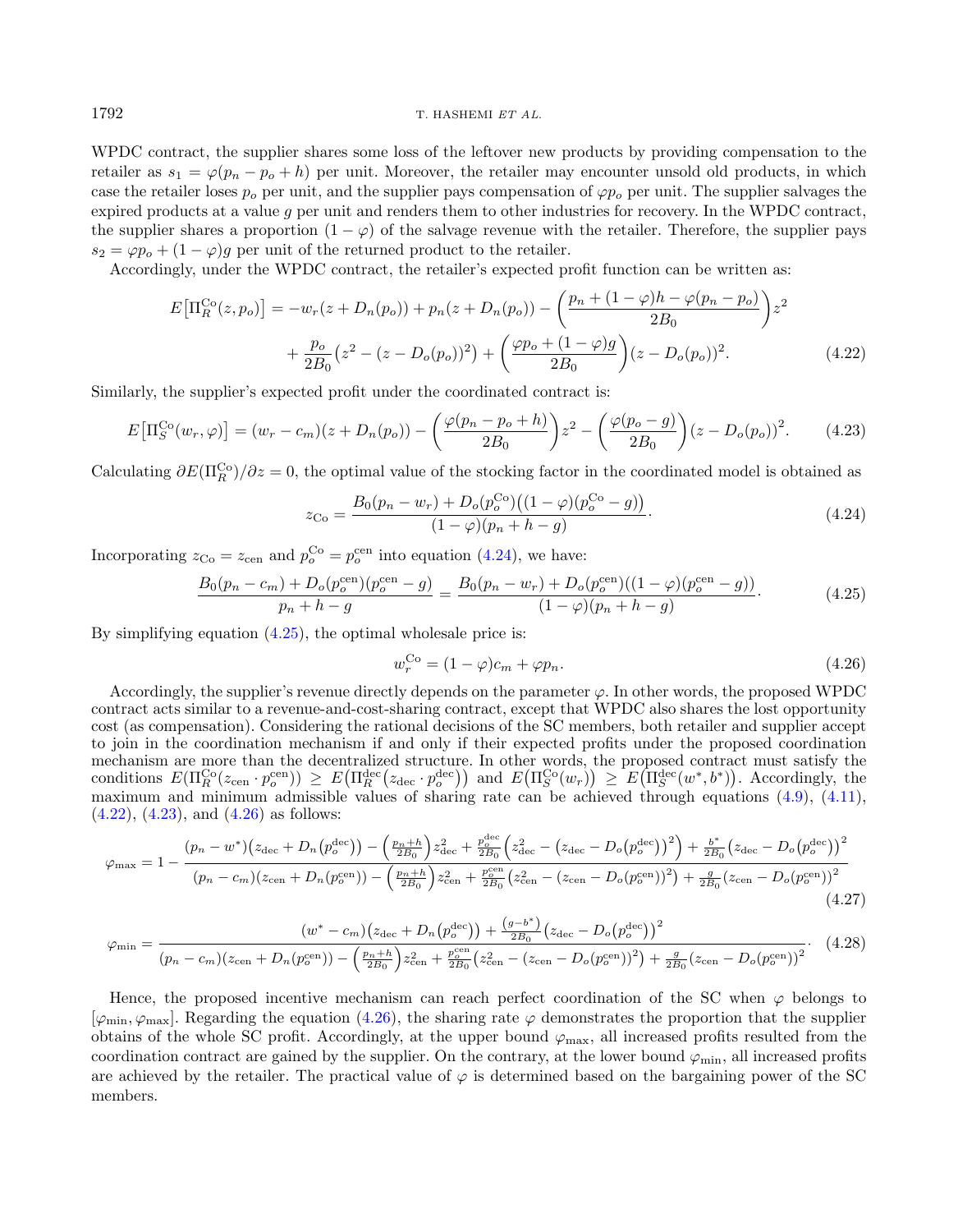<span id="page-12-1"></span>TABLE 2. Data for five test problems.

| Test<br>problems     | a <sub>1</sub>     | a <sub>2</sub>    | b <sub>1</sub>      | b <sub>2</sub> | $\delta$          | $\mathfrak{g}$ | $p_n$           | h                        | $A_0, C_0$                       | $c_m$    | $\theta$           |
|----------------------|--------------------|-------------------|---------------------|----------------|-------------------|----------------|-----------------|--------------------------|----------------------------------|----------|--------------------|
| TP#1<br>TP#2<br>TP#3 | 600<br>300<br>1000 | 300<br>100<br>400 | 4<br>$\overline{2}$ | 6<br>5<br>4    | 0.6<br>0.4<br>0.5 | 5<br>2<br>10   | 55<br>20<br>100 | 4<br>$\overline{2}$<br>8 | 0.200<br>$-10.70$<br>$-100, 200$ | 20<br>50 | 0.15<br>0.2<br>0.1 |
| TP#4<br>TP#5         | 500<br>2500        | 400<br>1300       | 3<br>5              | 6<br>8         | 0.7<br>0.7        | 5<br>30        | 70<br>150       | 3<br>10                  | $-50, 100$<br>$-200, 300$        | 45<br>90 | 0.1<br>0.15        |

5. Numerical examples and discussions

<span id="page-12-0"></span>In this section, the performance of the proposed models is investigated through five test problems provided in Table [2.](#page-12-1) The parameter values are randomly set. The discount parameter,  $\beta$ , is assumed to be a function of the freshness factor  $\delta$ . Therefore, the lower the value of the old unit from the consumers' viewpoint, the more discount they demand. In this study, it is assumed that  $\beta = (1 - \delta)/2$ .

The results of different decision-making approaches for the five test problems are illustrated in Table [3.](#page-13-0) As can be seen in Table [3,](#page-13-0) the whole SC profit and the retailer's order quantity in the centralized model are higher than those in the decentralized one. Further, the old product price in the centralized model is lower than that of the decentralized one. Thus, the retailer's profit may reduce, and therefore the retailer may not agree with the centralized decision-making structure without a proper incentive scheme.

Furthermore, according to Table [3,](#page-13-0) the optimal values of decision variables, including the old product price, the order quantity, and the profitability of the whole SC in the coordinated model are equal to those of the centralized model. However, in the coordinated approach, the wholesale price and the profitability of each SC member depend on the sharing rate  $\varphi$ . Table [3](#page-13-0) provides the feasible ranges of the sharing rate in the coordinated approach for five test problems. In these ranges, the proposed WPDC contract can be agreed by both retailer and supplier because their profits under the coordination contract are more than the decentralized approach. Note that by increasing the sharing rate  $\varphi$ , the wholesale price increases, and thereby the members' profit changes. The variations of both retailer's and supplier's profit against  $\varphi$  in TP#1 are shown in Figure [1.](#page-13-1)

Figure [1](#page-13-1) indicates that by increasing the sharing rate  $\varphi$ , the supplier's profit in the coordinated model increases while the retailer's profit decreases. According to Figure [1,](#page-13-1) when the value of  $\varphi$  is greater than almost 0.72, the supplier's profit in the coordinated model is greater than that in the decentralized one. Moreover, when  $\varphi$  is higher than 0.77, the retailer's profit in the coordinated model is less than that in the decentralized one. Therefore, if  $\varphi \in [0.72, 0.77]$ , then the proposed coordination mechanism is acceptable to both SC members, and the overall SC profit of the centralized model is obtained.

Furthermore, the expected consumer surplus for the five test problems under the various approaches is given in Table [4.](#page-14-0) Accordingly, the proposed coordination approach can improve the social performance of the short lifetime product SC compared to the decentralized approach.

#### 5.1. Sensitivity analysis

In this sub-section, sensitivity analyses on some key parameters are done to better show the performance of different decision-making approaches and provide some managerial insights for the short lifetime product SC in practice. To carry out the sensitivity analyses,  $TP#1$  is selected. Firstly, the effect of the freshness factor  $\delta$  on decision-making results is studied in the decentralized and coordinated approaches, assuming the other parameters remain unchanged. Recall that the parameter  $\delta$  represents the consumers' valuation for the old product. By increasing  $\delta$ , the consumers' sensitivity to the product freshness decreases, and the sensitivity to the price difference between products  $(i.e.,$  cannibalization amplitude) increases.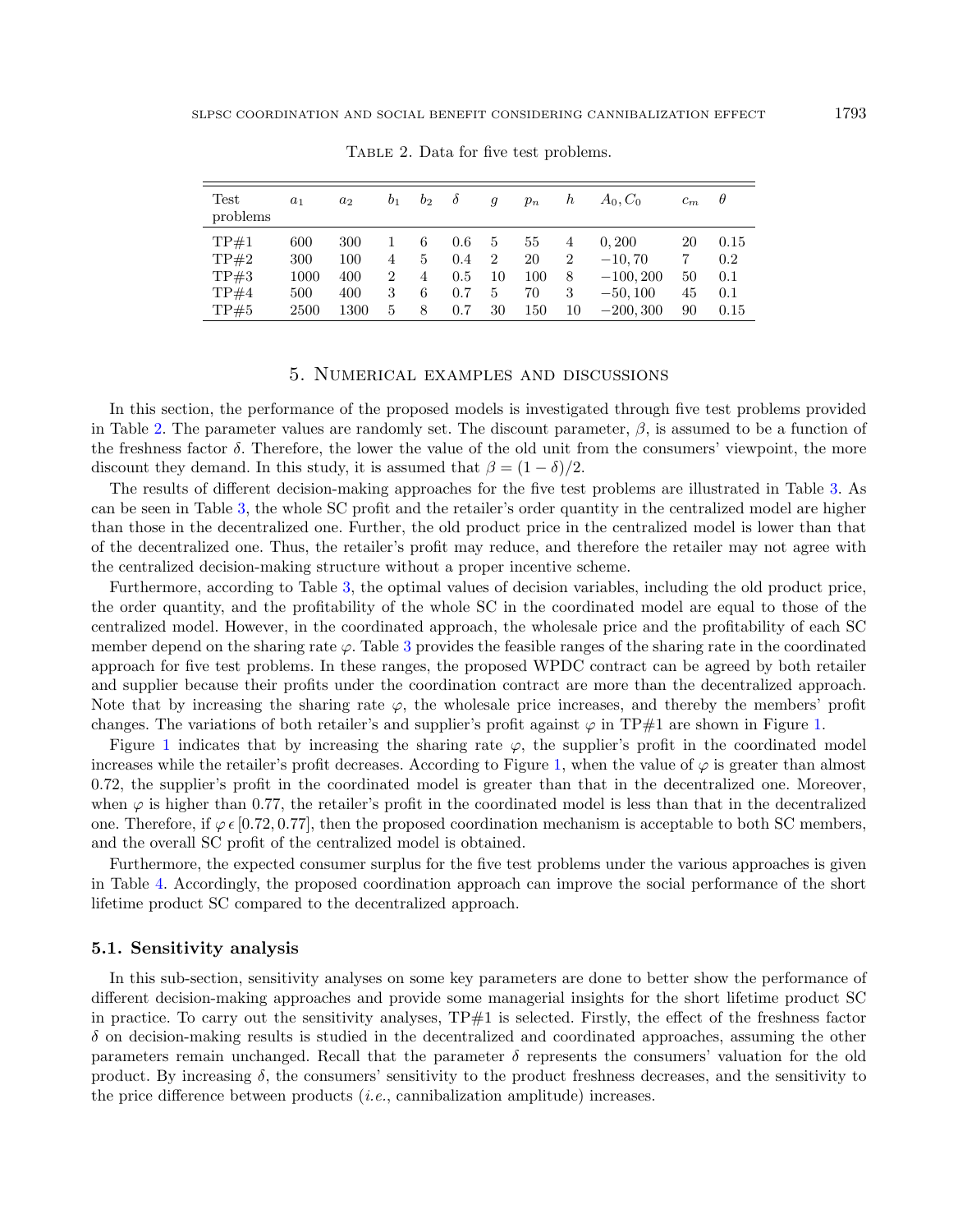|                               |                               | $TP#1$ $TP#2$ $TP#3$ |          | TP#4  | TP#5   |
|-------------------------------|-------------------------------|----------------------|----------|-------|--------|
|                               | Decentralized decision making |                      |          |       |        |
| $p_o^{\rm dec}$               | 44                            | 14                   | 75       | 59.5  | 127.5  |
| $q_{\text{dec}}$              | 619                           | 244                  | 790      | 286   | 1855   |
| $\boldsymbol{w}^*$            | 46                            | 16                   | 90       | 63    | 126    |
| $b^*$                         | 32                            | 10                   | $\Omega$ | 34    | 114    |
| $\Pi_R^{\rm dec}$             | 5219                          | 903                  | 7160     | 1777  | 40358  |
| $\Pi_S^{\rm dec}$             | 15981                         | 2195                 | 31585    | 5151  | 66753  |
| $\Pi^{\rm dec}_{\rm SC}$      | 21 200                        | 3098                 | 38745    | 6928  | 107111 |
|                               | Centralized decision making   |                      |          |       |        |
| $\overline{p^{\rm cen}_o}$    | 38.5                          | $\overline{13.9}$    | 74       | 57.3  | 127.5  |
| $q_{\rm cen}$                 | 708                           | 279                  | 912      | 331.5 | 1978   |
| $\Pi^{\rm cen}_{\rm SC}$      | 22 233                        | 3247                 | 41 146   | 7302  | 109041 |
|                               | Coordinated approach          |                      |          |       |        |
| $p_o^{\text{Co}}$             | 38.5                          | 13.9                 | 74       | 57.3  | 127.5  |
| $q_{\rm Co}$                  | 708                           | 279                  | 912      | 331.5 | 1978   |
| $w_r^{\rm{Co}}$               | 46.25                         | 16.1                 | 90       | 62.5  | 127    |
| $\Pi_R^{\rm Co}$              | 5558                          | 974                  | 8229     | 1825  | 41436  |
| $\Pi_S^{\text{Co}}$           | 16675                         | 2273                 | 32917    | 5477  | 67605  |
| $\Pi^{\text{Co}}_{\text{SC}}$ | 22 233                        | 3247                 | 41 146   | 7302  | 109041 |
| $\varphi$                     | 0.75                          | 0.7                  | 0.8      | 0.75  | 0.62   |
| $\varphi_{\rm max}$           | 0.77                          | 0.72                 | 0.825    | 0.76  | 0.63   |
| $\varphi_{\rm min}$           | 0.72                          | 0.67                 | 0.77     | 0.705 | 0.61   |
|                               |                               |                      |          |       |        |

<span id="page-13-0"></span>Table 3. Results of five test problems under different decision-making approaches.

<span id="page-13-1"></span>

FIGURE 1. The variations of each SC members' profit with respect to sharing rate  $\varphi$ .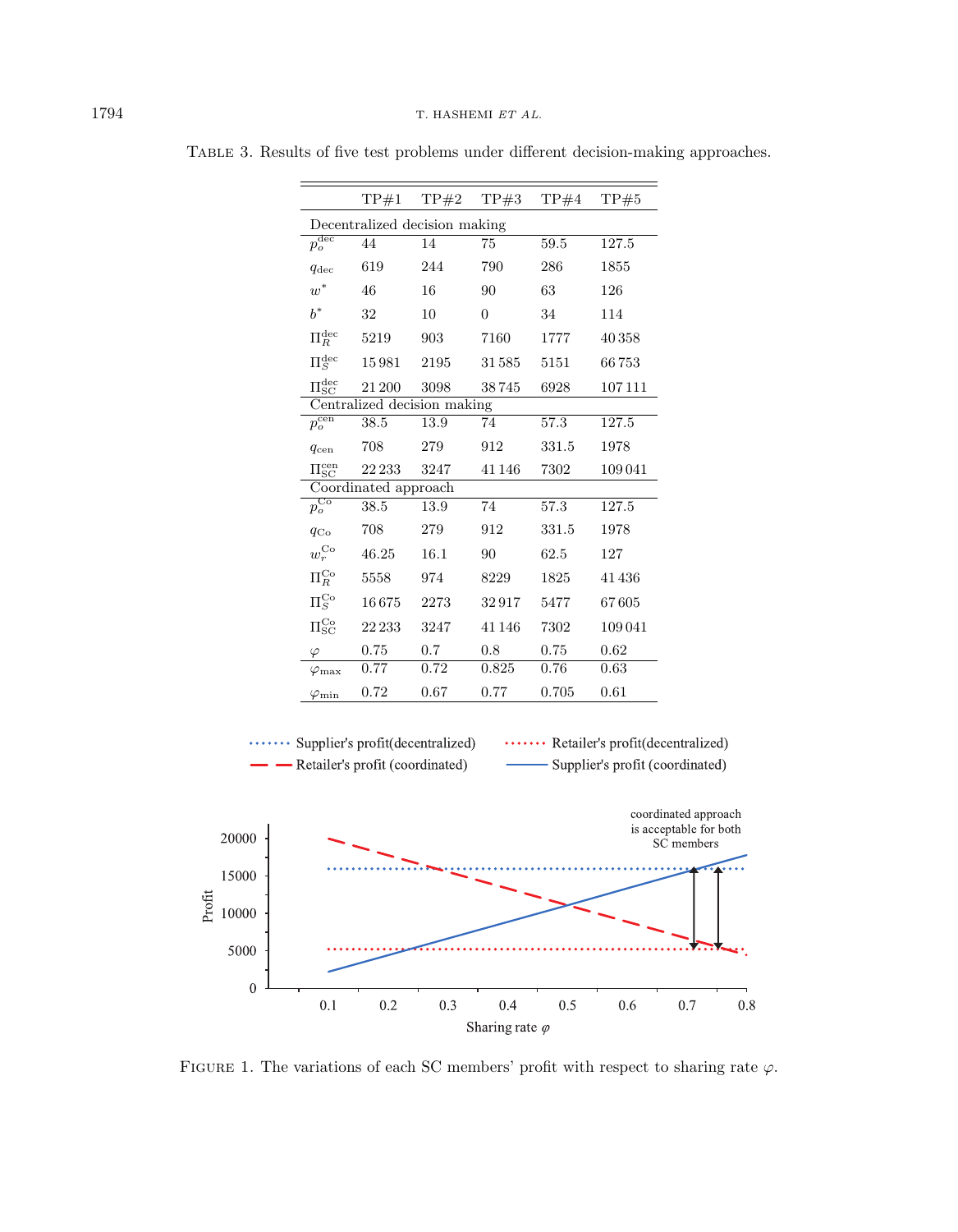|                                    | TP#1  | TP#2 | TP#3    | TP#4 | TP#5    |
|------------------------------------|-------|------|---------|------|---------|
| Decentralized approach             |       |      |         |      |         |
| ECS                                | 65096 | 5836 | 101 390 | 7035 | 193240  |
| Coordinated (centralized) approach |       |      |         |      |         |
| ECS                                | 77903 | 6538 | 113 650 | 7874 | 209 950 |

<span id="page-14-0"></span>Table 4. Social results of the proposed models.

<span id="page-14-1"></span>

Figure 2. Effect of freshness factor on the cannibalization effect.

Figure [2](#page-14-1) indicates variations in the cannibalization effect by increasing the freshness factor  $\delta$  under two decision-making approaches. Regarding the equation [\(3.1\)](#page-4-1), the cannibalization effect depends on the cannibalization amplitude,  $\frac{\delta}{(1-\delta)}$ , and the price difference between new and old products. From Figure [2,](#page-14-1) by increasing the parameter  $\delta$ , the cannibalization effect increases in both models. Moreover, the cannibalization effect in the coordinated model is more than that in the decentralized one. Figure [2](#page-14-1) shows that the cannibalization effect in the decentralized model is zero when  $\delta$  is higher than 0.66; this threshold value for the coordinated model is 0.87. A cannibalization effect of zero represents setting the same price for all products. This means changing the policy from price differentiation to the same pricing. For analyzing the results, the effect of increasing freshness factor  $\delta$  on the optimal price of the old units is studied (see Fig. [3\)](#page-15-0).

Based on Figure [3,](#page-15-0) when the freshness factor  $\delta$  increases, the optimal price of the old product increases in both models. However, the old product price under the coordinated model is less than that in the decentralized one. Therefore, the price difference between products and, as a result, the cannibalization effect in the proposed coordinated model are greater than the decentralized one. Moreover, the points of changing pricing policy in both models can be seen in Figure [3.](#page-15-0)

Based on Figure [4,](#page-15-1) by increasing the freshness factor  $\delta$ , the profitability of the whole SLPSC decreases in both models. Therefore, it can be concluded that the cannibalization effect harms the SC profitability. Moreover, in both models, when the parameter  $\delta$  reaches the threshold values, the pricing policy changes from price differentiation to the same pricing policy in which the SC profitability is independent of the freshness factor  $\delta$ . Accordingly, when the consumers are more sensitive to freshness, the price differentiation policy is more profitable. The results of the current research are in accordance with the study conducted by Herbon et al. [\[16\]](#page-23-9). They investigated the impact of price differentiation policy in a deteriorating inventory system and concluded that the retailer's profit from this policy for freshness-oriented customers is more than price-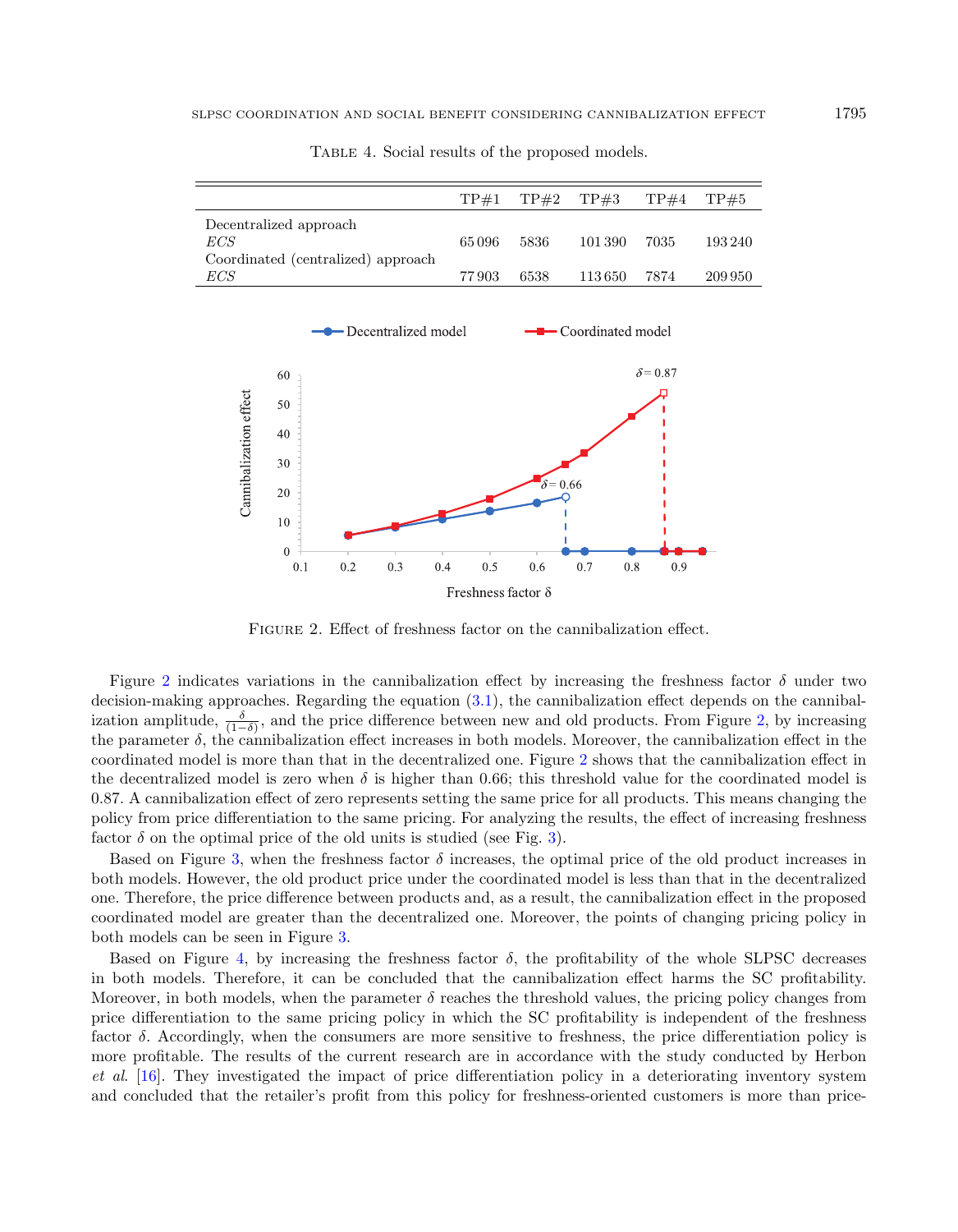<span id="page-15-0"></span>

<span id="page-15-1"></span>Figure 3. Effect of freshness factor on the old product price.



FIGURE 4. Effect of freshness factor on whole SC profit.

oriented and indifference-oriented customers. However, in this paper, we study the problem in the SC context with coordination mechanisms. According to Figure [4,](#page-15-1) the proposed coordinated model is more profitable for the whole SLPSC in comparison with the decentralized one, especially when consumers are more sensitive to freshness.

As can be seen in Figure [4,](#page-15-1) the threshold value of  $\delta$  for policy change in the coordinated model is greater than that in the decentralized one. In addition, as previously mentioned, the cannibalization effect in the coordinated model is higher than the decentralized one. Therefore, in comparison with the decentralized approach, the coordination model is more successful in turning the cannibalization threat into a business opportunity for increasing the whole SLPSC profit.

Figure [5](#page-16-0) indicates changes in the expected sales volume (SV) by increasing the freshness factor  $\delta$ . From Figure [5,](#page-16-0) as  $\delta$  increases, the expected SV decreases under the price differentiation policy in both decentralized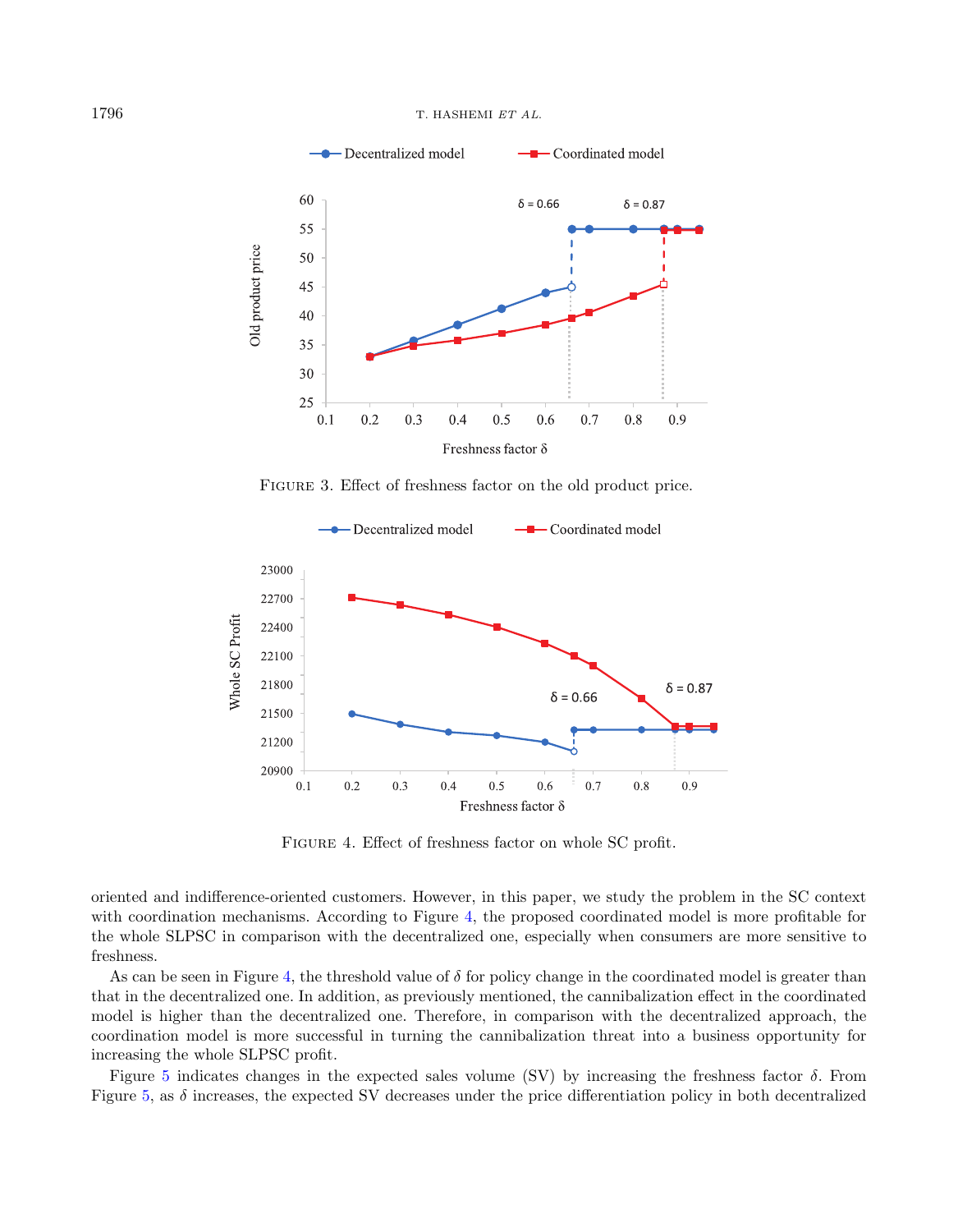<span id="page-16-0"></span>

Figure 5. Effect of freshness factor on the expected sales volume.

and coordinated approaches. Although the policy change results in a sudden increase in the expected SV in the decentralized model, the proposed coordination approach creates more expected SV under different freshness factor  $\delta$  compared to the decentralized one. Note that higher SV in the coordinated approach results in greater earnings for the whole SLPSC. Moreover, from a social viewpoint, increasing SV can enhance the consumption of short lifetime products such as fresh foods needed to keep a healthy diet.

Furthermore, the expected CS variations by increasing  $\delta$  under the coordinated and decentralized models are depicted in Figure [6.](#page-17-0) As shown, the expected CS decreases in both models by increasing the freshness factor  $\delta$ . Moreover, the effects of pricing policy change in both approaches can be seen in Figure [6.](#page-17-0) Accordingly, when  $\delta$ is less than 0.66, and the price differentiation is determined as the optimal policy in both models, the expected CS in the coordinated model is higher than the decentralized one. This condition also occurs when  $\delta$  is higher than 0.87, and the same price policy is optimal in both models. However, when  $\delta \in [0.66, 0.87)$ , the same price policy in the decentralized model results in slightly more expected CS than the price differentiation policy in the coordinated model. This is because of an upward jump in the expected CS that occurs after the policy change in the decentralized approach. Based on Figures [5](#page-16-0) and [6,](#page-17-0) it can be concluded that the proposed coordination mechanism is beneficial for the SLPSC in terms of social aspects, especially at higher sensitivity to the product freshness.

The price sensitivity coefficients,  $k_1$  and  $k_2$ , indicate consumers' sensitivity to the retail prices of new and old units, respectively. Figures [7](#page-17-1) and [8](#page-18-0) show that how the whole SC profit would be influenced by changing the price sensitivity coefficients in various approaches. Based on these figures, the whole SLPSC profit decreases by increasing the price sensitivity coefficients in both the coordinated and decentralized approaches. Moreover, the coordinated approach results in more profitability for the whole SC than the decentralized one.

According to Figure [8,](#page-18-0) by increasing the parameter  $k_2$ , the pricing policy changes from price differentiation to the same price in both approaches. Therefore, the same pricing policy could be of high benefit to the SLPSC as the discount-oriented consumers are more sensitive to the old product price. The threshold values of the parameter  $k_2$  at which the policy change occurs are shown in Figure [8.](#page-18-0) This value for the coordinated approach is more than the decentralized one. Hence, the proposed coordinated model is more resistant to policy change than the decentralized model.

#### 5.2. Discussion

In what follows, the effect of freshness factor  $\delta$  on the old product price, cannibalization effect, sales volume and overall SLPSC profit is analytically discussed. The freshness factor  $\delta$  represents the consumers' valuation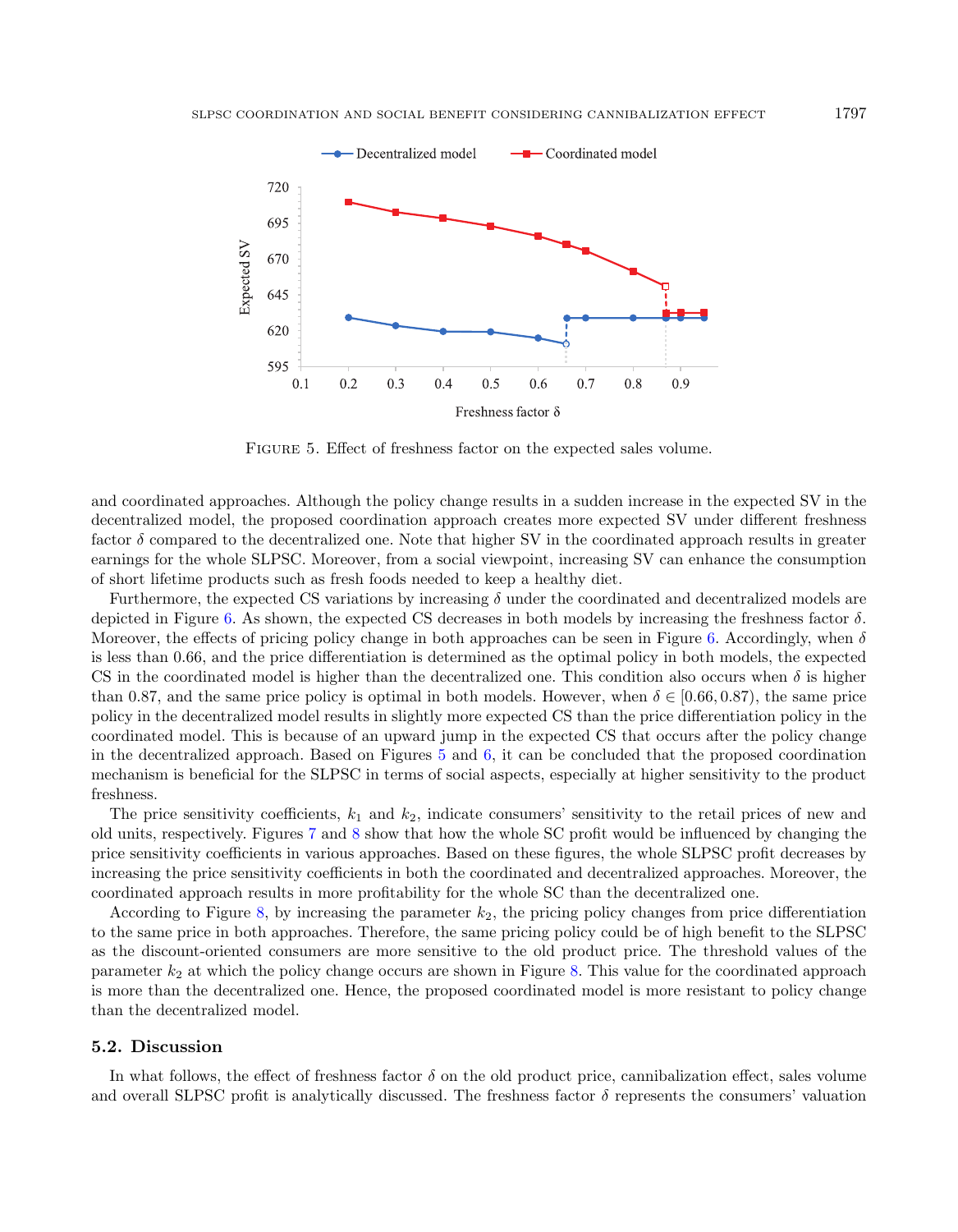1798 T. HASHEMI ET AL.

<span id="page-17-0"></span>

FIGURE 6. Effect of freshness factor on the expected consumer surplus.

<span id="page-17-1"></span>

FIGURE 7. Whole SC profit with respect to  $k_1$ .

for the old product. By increasing  $\delta$ , the consumers' sensitivity to the product freshness decreases. Note that the parameter  $\delta$  indicates a product feature or consumer preferences. For instance, in a market with consumers who have low daily consumption rate, they have a greater tendency to purchase the fresher products, in which case the parameter  $\delta$  is relatively small.

From the equation [\(3.1\)](#page-4-1), The expression of  $\frac{\delta}{(1-\delta)}(p_n - p_o)$  indicates the cannibalization effect which directly depends on the cannibalization amplitude,  $\frac{\delta}{(1-\delta)}$ , and the price difference between new and old products. By increasing the parameter  $\delta$ , the cannibalization effect increases which harms the SC members' profitability [\[34\]](#page-23-23). In such a situation, the proposed mathematical models set a higher price for the old products to reduce the price difference and to mitigate the cannibalization threat. Therefore, in a market with consumers who have low sensitivity to the product's freshness, the price differentiation is limited. Finally, when the parameter  $\delta$  is high enough, the pricing policy changes from price differentiation to the same pricing policy.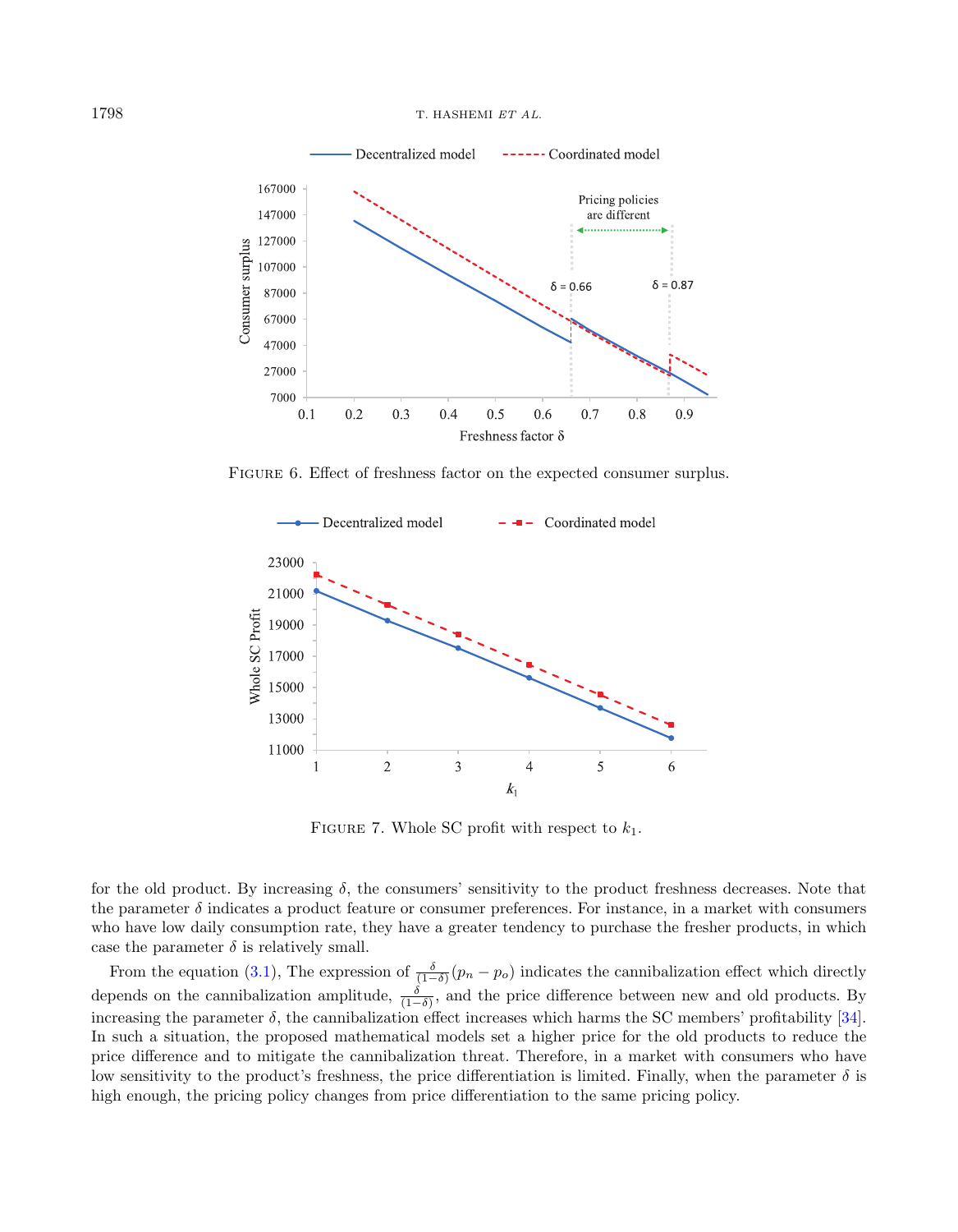<span id="page-18-0"></span>

FIGURE 8. Whole SC profit with respect to  $k_2$ .

Moreover, by increasing the old product price, the product demand decreases, which results in increasing the risk of unsold products at the end of each period. Thus, the retailer reduces the order quantity. This result is also obtained from the proposed mathematical models and the equations [\(4.7\)](#page-8-3) and [\(4.19\)](#page-10-0), in which the stocking factor directly depends on the demand function of the old product. Decreasing the sales volume will reduce the profitability of the whole SLPSC and its members. Therefore, when the parameter  $\delta$  increases, the whole SC profit decreases.

#### 5.3. Managerial insights

The important findings of this research can be noted as follows:

- Product cannibalization can occur as a result of the simultaneous sale of products of different ages. The cannibalization effect harms the SC members' profitability. The findings indicate that, in the coordinated approach, the optimal price of the old product is lower, and the cannibalization effect is more than the decentralized one. However, the proposed coordinated approach is more profitable for the whole SC in comparison with the decentralized one, especially when consumers are more sensitive to the product freshness. This is because in the coordinated model, the retailer increases the order quantity, which results in increasing the expected sales volume. Therefore, the proposed coordination mechanism is more successful in turning the cannibalization threat into a business opportunity for increasing the whole SLPSC profit.
- From a social viewpoint, the coordinated model provides acceptable social performance in terms of consumer surplus. Moreover, the lower price of the old products leads to increased satisfaction of consumers, especially low-income families. The sensitivity analyses demonstrate the effectiveness of the proposed coordination mechanism to achieve social benefit, particularly in markets with high sensitivity to the product freshness.
- The results show that the expected sales volume in the coordinated structure is more than that in the decentralized one. From a social viewpoint, increasing SV can enhance the consumption of short lifetime products such as fresh foods needed to maintain a healthy diet. It is especially effective where the old items keep their nutritional quality at an appropriate level. For example, for some fresh products, such as pasteurized milk, the old items stored in a proper environmental condition have almost the same nutritional quality as the new ones (see  $[30, 40, 52]$  $[30, 40, 52]$  $[30, 40, 52]$  $[30, 40, 52]$  $[30, 40, 52]$ ).
- The sensitivity analyses show that when consumers are more sensitive to the product freshness, the price differentiation policy is more profitable for the whole SLPSC in comparison with the same pricing policy. By decreasing the consumers' sensitivity to the product freshness, the cannibalization effect increases, which results in changing the pricing policy. In practice, some perishable products such as fresh meat, seafood, and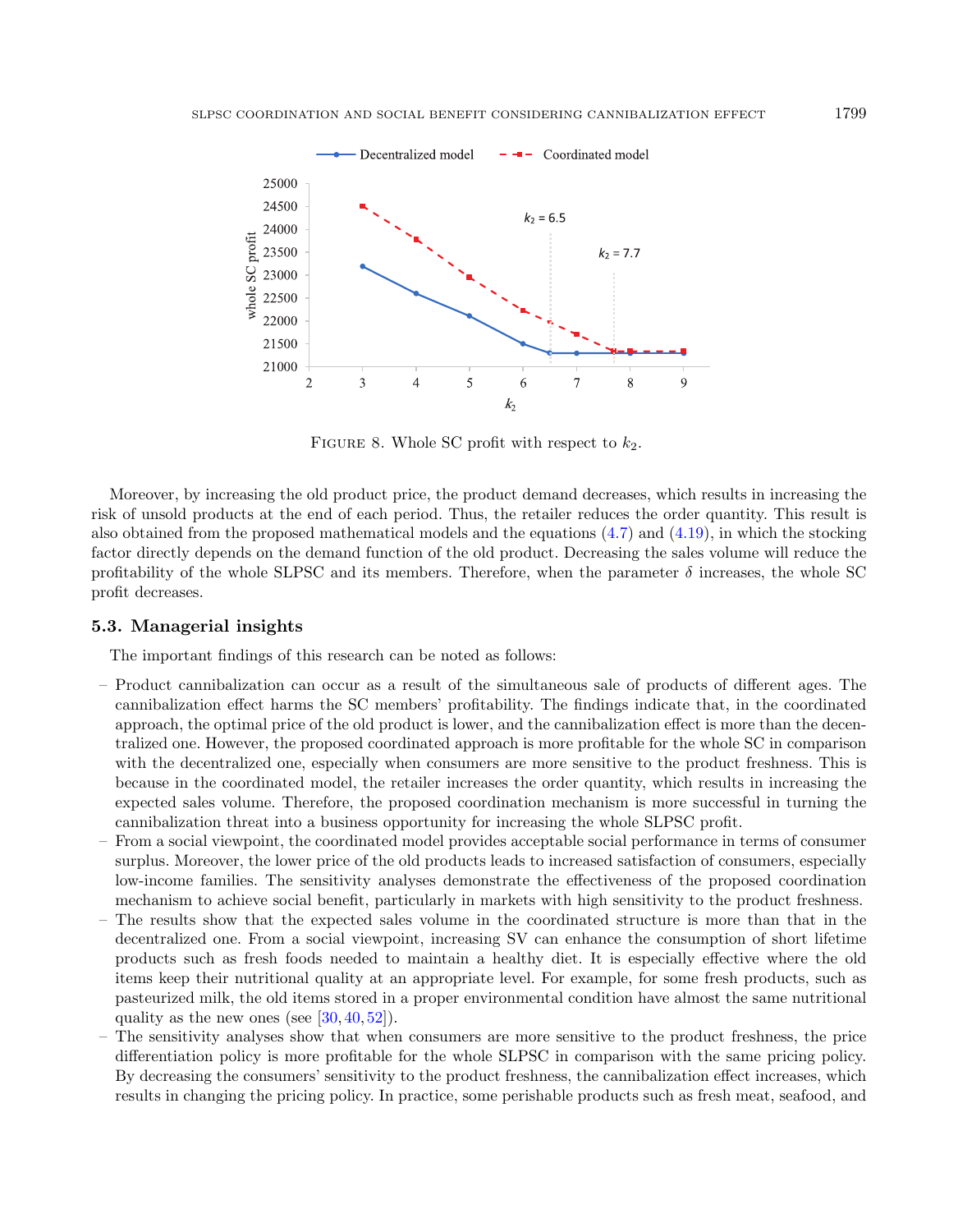poultry, have a high quality risk when approaching their expiration dates, and therefore consumers have a greater tendency to purchase the fresher products. Moreover, consumers with a lower household consumption rate are more sensitive to the remaining life of the product [\[42\]](#page-24-18). In these cases, the price differentiation policy creates more profitability than the same pricing policy.

– Based on the sensitivity analyses, as the price sensitivity coefficients increase, the whole SC profitability decreases in both approaches. That is because an increase in the price sensitivity coefficients reduces the amount of demand, which results in decreasing the expected sales volume and the SC profit. However, the proposed coordinated approach under the price differentiation policy is more profitable than the decentralized one, especially where the price sensitivity of discount-oriented consumers is low. In practice, demand for necessary fresh foods such as bread is relatively little affected by price [\[21\]](#page-23-32). Therefore, the coordination mechanism with differentiated pricing is more beneficial and effective for necessary fresh foods in comparison with the decentralized approach.

#### 6. Conclusion

<span id="page-19-0"></span>Short lifetime product retailers often encounter the coexistence of new and old products on the shelves, which results in the product cannibalization. Pricing and inventory decisions made by the retailer impact sales volume, sales revenue, market share, and as a result, the SC members' profitability. Therefore, coordination of inventory replenishment and pricing decisions in the SLPSC can enhance the whole profitability and performance of the SC and its members. In this paper, a novel coordination mechanism in a two-level short lifetime product SC is designed to improve the SC members' profitability considering the simultaneous sale of new and old items in the retail store. The investigated SLPSC comprises a supplier and a retailer operating in a market made up of two segments: freshness-oriented and discount-oriented consumers. The stochastic demand function depends on the product price and freshness. The supplier determines the wholesale and buy-back prices while the retailer decides on the old product price and the order quantity. To the best of our knowledge, such an issue has not been researched in the SLPSC literature. Moreover, this is the first research that examines the effects of cannibalization on the social and economic aspects of the SC.

Firstly, the optimal values of decision variables are determined under a decentralized structure in which each SC member maximizes its own profit without considering the SLPSC as a whole. Therefore, the decentralized decision-making approach may result in a reduction in the profit of the whole SC. Then, a centralized model is utilized to optimize the SLPSC decisions from the total SC perspective. Finally, a coordination model is developed to motivate the SC members to shift from the decentralized structure to the centralized one. Accordingly, a new incentive scheme named wholesale price and double compensation (WPDC) contract is designed to implement the centralized solution. Furthermore, some sensitivity analyses are conducted with respect to the key parameters in the various decision-making approaches.

The findings indicate that the cannibalization effect harms the SC members' profitability. However, in comparison with the decentralized structure, the proposed coordination mechanism is more successful in turning the cannibalization threat into a business opportunity for increasing the whole SLPSC profit. The coordinated model creates more economic profitability for the whole SC, especially when consumers are more sensitive to the product freshness. Furthermore, the old product price in the coordinated model is less than that in the decentralized one. The lower price leads to increased satisfaction of consumers, especially low-income families. Therefore, the proposed WPDC contract is more beneficial for the SLPSC from a social viewpoint since it can increase the consumer surplus and the sales volume of fresh foods needed to keep a healthy diet. Moreover, when consumers are more sensitive to the freshness, the price differentiation policy is more profitable for the whole SC compared to the same pricing.

#### Future research directions

To extend the proposed models, demand uncertainty for the old product and substitution between new and old units during stock-outs can be addressed as future researches. The paper can also be extended by relaxing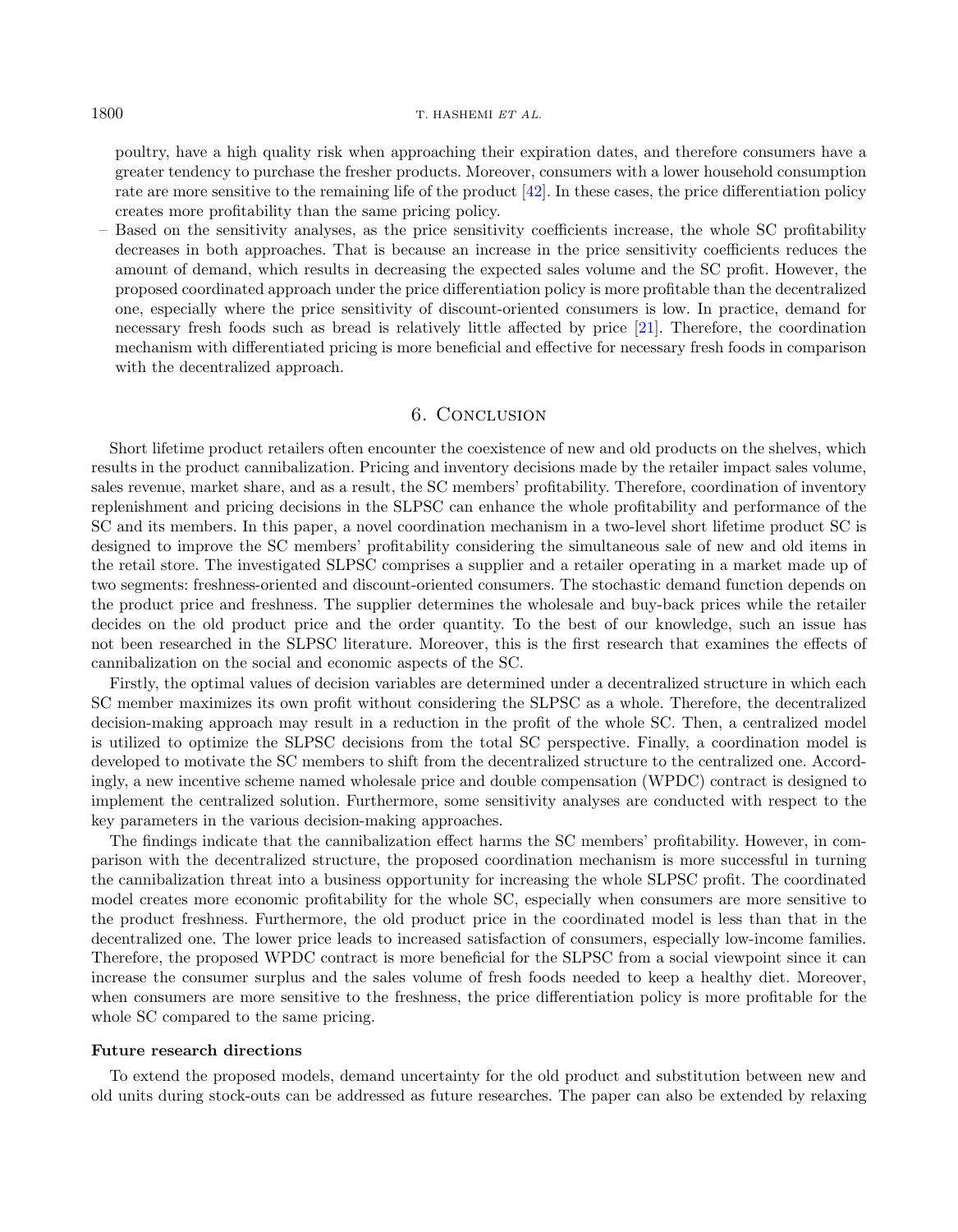the assumption of price constancy which complicates the problem and makes the old product price in each period depends on the initial stock level of the period. Moreover, the models may be developed by considering the supplier's promotional efforts and advertising. Besides, coordinating the investigated SLPSC by applying other coordination contracts such as sales rebate may be an interesting issue for future studies.

# APPENDIX A. PROOF OF PROPOSITION [3.1](#page-6-0)

<span id="page-20-0"></span>The expected CS for the new product is calculated based on the formulation presented by Cohen et al. [\[7\]](#page-23-28). For each realization of demand uncertainty  $\varepsilon_1$ , the maximum amount of potential CS for the new product is

$$
CS_{\text{new}}^{\text{max}}(\varepsilon_1) = \int_{p_n^{\text{min}}}^{p_n^{\text{max}}(\varepsilon_1)} \xi(p_n, \varepsilon_1) dp_n = \int_{p_n^{\text{min}}}^{p_n^{\text{max}}(\varepsilon_1)} \left( a_1 + A_0 - k_1 p_n - \frac{\delta}{(1 - \delta)} (p_n - p_o) + \varepsilon_1 \right) dp_n
$$
  
= 
$$
\frac{(D_n + \varepsilon_1)^2}{2 \left( k_1 + \frac{\delta}{(1 - \delta)} \right)}
$$
(A.1)

where  $p_n^{\min} = \frac{a_1 + A_0 + \frac{\delta}{(1-\delta)}p_o - D_n}{k_1 + \frac{\delta}{(1-\delta)^2}}$  $\frac{1}{k_1 + \frac{\delta}{(1-\delta)}p_o - D_n}$  represents the market price of a new product and  $p_n^{\max}(\varepsilon_1) = \frac{a_1 + A_0 + \frac{\delta}{(1-\delta)}p_o + \varepsilon_1}{k_1 + \frac{\delta}{(1-\delta)}}$ where  $p_n = \frac{k_1 + \frac{\delta}{(1-\delta)}}{k_1 + \frac{\delta}{(1-\delta)}}$  represents the market price of a new product and  $p_n$  ( $\epsilon_1$ ) =  $k_1 + \frac{\delta}{(1-\delta)}$ <br>denotes the consumers' maximum willingness to pay. By assuming the first-come-first-served logic consumers' random arrival, the proportion of served consumers is given by  $\min(\xi(\varepsilon_1), q)/\xi(\varepsilon_1)$ . Therefore, the expected consumer surplus for the new products is calculated as:

$$
ECS_{\text{new}} = \int_0^{B_0} \text{CS}_{\text{new}}^{\text{max}}(\varepsilon_1) \frac{\min(\xi(\varepsilon_1), q)}{\xi(\varepsilon_1)} f(\varepsilon_1) d\varepsilon_1 \tag{A.2}
$$

where  $\varepsilon_1$  is the random component of demand that ranges in  $[0, B_0]$ . For the old products, the maximum amount of potential CS is calculated as:

$$
CS_{old}^{max} = \int_{p_{o1}^{min}}^{p_{o1}^{max}} D_{o1}(p_o) dp_o + \int_{p_{o2}^{min}}^{p_{o2}^{max}} D_{o2}(p_o) dp_o
$$
  
= 
$$
\int_{(\gamma p_n - D_{o1})/\gamma}^{p_n} \left( \frac{\delta}{(1 - \delta)} (p_n - p_o) \right) dp_o + \int_{(a_2 - D_{o2})/k_2}^{(1 - \beta)p_n} (a_2 - k_2 p_o) dp_o
$$
  
= 
$$
\frac{D_{o1}^2 (1 - \delta)}{2\delta} + (1 - \beta) p_n \left( a_2 - \frac{k_2 (1 - \beta) p_n}{2} \right) + \frac{D_{o2}^2 - a_2^2}{2k_2}.
$$
 (A.3)

Note that  $p_{o1}^{\max} = p_n$  and  $p_{o2}^{\max} = (1 - \beta)p_n$  indicate maximum willingness to pay of freshness-oriented and discount-oriented consumers, respectively, for an old product.  $p_{o1}^{\min} = (\gamma p_n - D_{o1})/\gamma$  and  $p_{o2}^{\min} = (a_2 - D_{o2})/k_2$ denote the old product price, where  $\gamma = \frac{\delta}{(1-\delta)}$ .

The number of new products remaining at the end of each period is given by the random variable  $s = q - \xi_n$ that ranges in the interval  $[\max\{0, (z - B_0)\}, z]$ . Therefore, The expression of  $\min[(D_{o1} + D_{o2}), s]/(D_{o1} + D_{o2})$ represents the proportion of consumers who find the old products available for purchase. The expected consumer surplus of the old products can be computed as:

$$
ECS_{\text{old}} = \int_{l}^{z} \text{CS}_{\text{old}}^{\text{max}} \frac{\min[(D_{o1} + D_{o2}), s]}{D_{o1} + D_{o2}} f(s) \,ds \tag{A.4}
$$

where  $l = \max\{0, (z - B_0)\}.$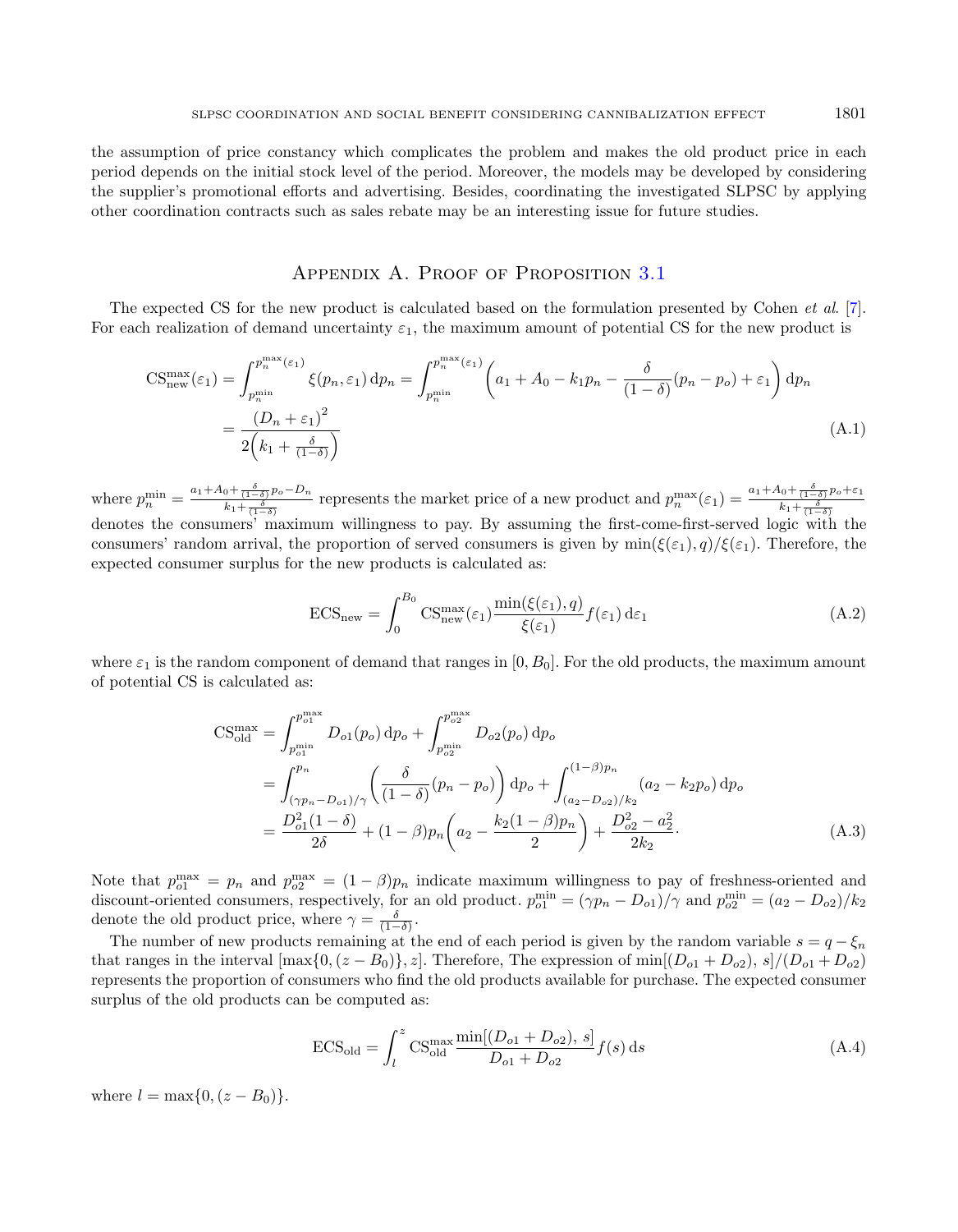# APPENDIX B. PROOF OF PROPOSITION [4.1](#page-8-6)

We fix  $p<sub>o</sub>$  and calculate the first and second-order derivatives of the retailer's objective function with regard to  $z$ :

$$
\frac{\partial E\left(\Pi_R^{\text{dec}}\right)}{\partial z} = -w + p_n + p_o[F(z) - F(z - D_o)] - (p_n + h)F(z) + b \cdot F(z - D_o) \tag{B.1}
$$

$$
\frac{\partial^2 E(\Pi_R^{\text{dec}})}{\partial z^2} = (p_o - p_n - h)f(z) + (b - p_o)f(z - D_o). \tag{B.2}
$$

It can be observed that the second-order derivative is always negative because  $b < p_o \le p_n$ ; hence,  $E(\Pi_R^{\text{dec}})$  is a concave function with regard to  $z$  for a given  $p_o$ .

# Appendix C.

<span id="page-21-1"></span>In the decentralized approach, by substituting  $z_{\text{dec}}(p_o)$  into equation [\(4.6\)](#page-8-2), the retailer's profit function is obtained as:

$$
\Pi_R^{\text{dec}}(p_o) = \begin{cases} F_1 + U(F_2 p_o - F_3 p_o^2 + F_4 p_o^3 - F_5 p_o^4), & p_o \le (1 - \beta) p_n \\ E_1 + U(F_2 p_o - E_3 p_o^2 + E_4 p_o^3 - \gamma^2 p_o^4), & p_o > (1 - \beta) p_n \end{cases}
$$
(C.1)

where  $\gamma = \frac{\delta}{(1-\delta)}$ , and

$$
F_1 = -\frac{1}{(2B_0(b - h - p_n))} \left[ 2bwA_0B_0 - 2hwA_0B_0 + w^2B_0^2 + 2a_1B_0(b - h - p_n)(w - p_n) + 2hw\gamma B_0p_n \right. \\ \left. - 2bA_0B_0p_n + 2hA_0B_0p_n - 2wA_0B_0p_n - 2bwk_1B_0p_n + 2hwk_1B_0p_n - 2wB_0^2p_n + bh\gamma^2p_n^2 - 2h\gamma B_0p_n^2 \right. \\ \left. + 2w\gamma B_0p_n^2 + 2A_0B_0p_n^2 + 2bk_1B_0p_n^2 - 2hk_1B_0p_n^2 + 2wk_1B_0p_n^2 + B_0^2p_n^2 + b\gamma^2p_n^3 - 2\gamma B_0p_n^3 - 2k_1B_0p_n^3 \right. \\ \left. + a_2^2bh + a_2^2bp_n + 2a_2b\left(B_0(w - p_n) + h\gamma p_n + \gamma p_n^2\right) \right] \tag{C.2}
$$

$$
F_2 = (\gamma p_n (2bh\gamma + 2bk_2(h + p_n) + \gamma p_n (3b + h + p_n)) + 2B_0(w - p_n)(bk_2 + \gamma(h + 2p_n)) + a_2^2(b + h + p_n) + 2a_2b(h\gamma + hk_2 + 2\gamma p_n + k_2p_n) + 2a_2(B_0(w - p_n) + h\gamma p_n + \gamma p_n^2))
$$
(C.3)

$$
F_3 = ((\gamma + k_2)(bh(\gamma + k_2) + 2wB_0) + (\gamma + k_2)(3b\gamma + 2h\gamma + bk_2 - 2B_0)p_n + \gamma(3\gamma + 2k_2)p_n^2 + a_2^2 + 2a_2b(\gamma + k_2) + 2a_2(h\gamma + hk_2 + 2\gamma p_n + k_2p_n))
$$
(C.4)

$$
F_4 = ((\gamma + k_2)(k_2(b + h + p_n) + \gamma(b + h + 3p_n)) + 2a_2(\gamma + k_2))
$$
\n(C.5)

$$
F_5 = \left(\gamma + k_2\right)^2\tag{C.6}
$$

$$
U = \frac{1}{2B_0(b - h - p_n)}
$$
(C.7)

$$
E_1 = -\frac{1}{(2B_0(b - h - p_n))}(w^2B_0^2 + 2a_1B_0(b - h - p_n)(w - p_n) + 2A_0B_0(b - h - p_n)(w - p_n) + 2hw\gamma B_0p_n
$$
  
\n
$$
- 2bwk_2B_0p_n + 2hwk_2B_0p_n - 2wB_0^2p_n + bh\gamma^2p_n^2 - 2h\gamma B_0p_n^2 + 2w\gamma B_0p_n^2 + 2bk_2B_0p_n^2 - 2hk_2B_0p_n^2
$$
  
\n
$$
+ 2wk_2B_0p_n^2 + B_0^2p_n^2 + b\gamma^2p_n^2 - 2\gamma B_0p_n^2 - 2k_2B_0p_n^2)
$$
  
\n
$$
E_2 = \gamma(2B_0(w - p_n)(h + 2p_n) + \gamma p_n(2bh + p_n(3b + h + p_n)))
$$
  
\n(C.9)

$$
E_3 = \gamma(2B_0(w - p_n) + \gamma(bh + p_n(3b + 2h + 3p_n)))
$$
\n(C.10)  
\n
$$
E_4 = \gamma^2(b + h + 3p_n).
$$
\n(C.11)

# APPENDIX D. PROOF OF PROPOSITION [4.2](#page-8-4)

<span id="page-21-2"></span>The retailer's profit function,  $E(\Pi_R^{\text{dec}}(p_o))$ , is a piecewise polynomial function, left-continuous at the breakpoint  $p_o = (1 - \beta)p_n$ , and bounded in the range of  $[b, p_n]$  (see Appendix [C\)](#page-21-1). Since a polynomial function is

<span id="page-21-0"></span>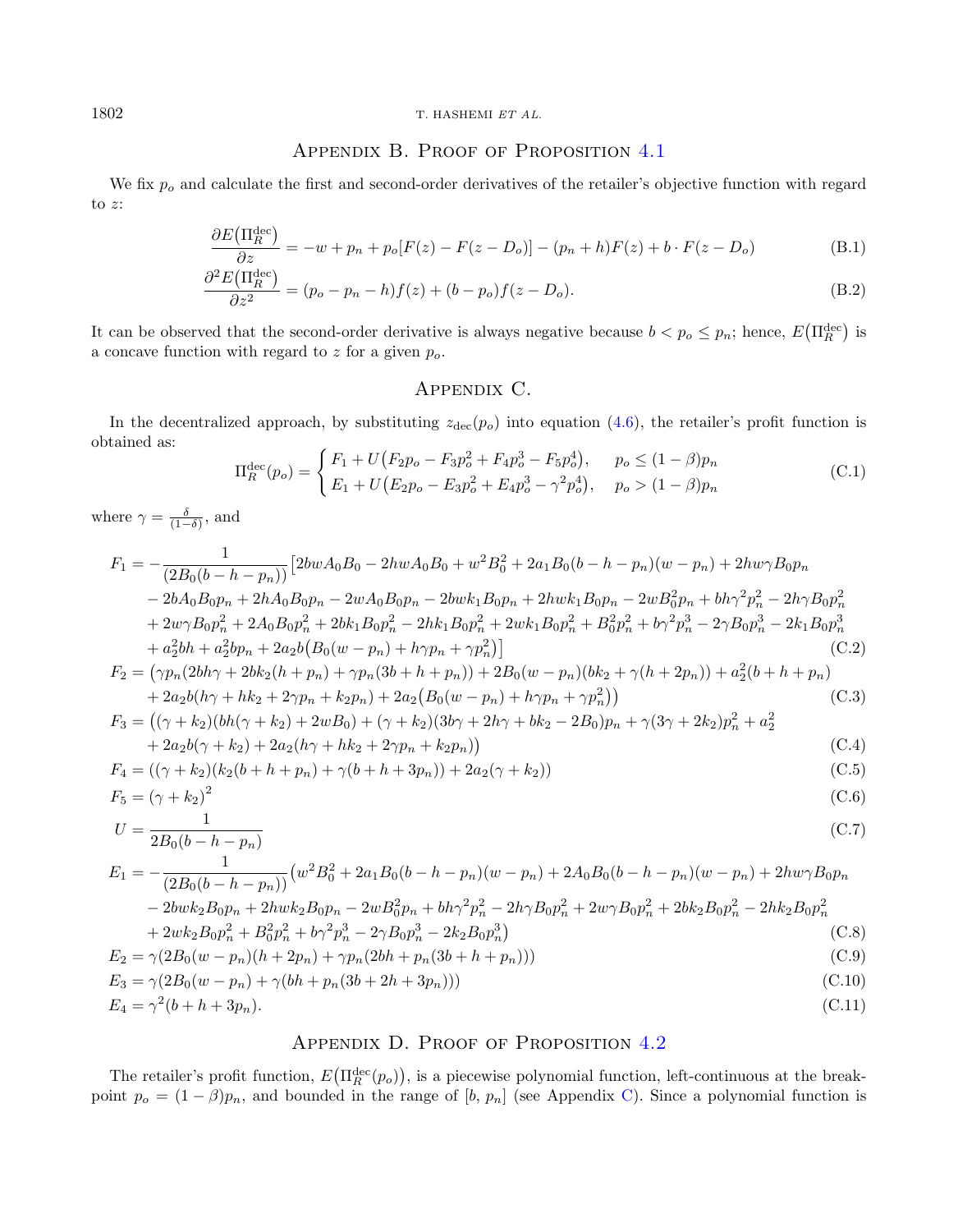continuous and differentiable in its domain, the optimal value of  $p_o^{\text{dec}}$  can be obtained by comparing the feasible stationary points in each piecewise part of the function  $E(\Pi_R^{\text{dec}}(p_o))$  as well as the boundaries of each piecewise region.

# Appendix E.

<span id="page-22-5"></span>In the centralized approach, by substituting  $z_{\rm cen}(p_o)$  into equation [\(4.18\)](#page-10-1), the whole SC profit function is obtained as:

$$
\Pi_{\rm SC}^{\rm cen}(p_o) = \begin{cases} M_1 + G(M_2p_o - M_3p_o^2 + M_4p_o^3 - M_5p_o^4), & p_o \le (1 - \beta)p_n \\ N_1 + G(N_2p_o - N_3p_o^2 + N_4p_o^3 - \gamma^2p_o^4), & p_o > (1 - \beta)p_n \end{cases}
$$
(E.1)

where  $\gamma = \frac{\delta}{(1-\delta)}$ , and

$$
M_{1} = -\frac{1}{(2B_{0}(g - h - p_{n}))} \left[ 2g c_{m} A_{0} B_{0} - 2h c_{m} A_{0} B_{0} + c_{m}^{2} B_{0}^{2} + 2a_{1} B_{0} (g - h - p_{n}) (c_{m} - p_{n}) + 2h c_{m} \gamma B_{0} p_{n} \right]
$$
  
- 2g A\_{0} B\_{0} p\_{n} + 2h A\_{0} B\_{0} p\_{n} - 2c\_{m} A\_{0} B\_{0} p\_{n} - 2g c\_{m} k\_{1} B\_{0} p\_{n} + 2h c\_{m} k\_{1} B\_{0} p\_{n} - 2c\_{m} B\_{0}^{2} p\_{n} + g h \gamma^{2} p\_{n}^{2}  
- 2h \gamma B\_{0} p\_{n}^{2} + 2c\_{m} \gamma B\_{0} p\_{n}^{2} + 2A\_{0} B\_{0} p\_{n}^{2} + 2g k\_{1} B\_{0} p\_{n}^{2} - 2h k\_{1} B\_{0} p\_{n}^{2} + 2c\_{m} k\_{1} B\_{0} p\_{n}^{2} + B\_{0}^{2} p\_{n}^{2} + g \gamma^{2} p\_{n}^{3}  
- 2\gamma B\_{0} p\_{n}^{3} - 2k\_{1} B\_{0} p\_{n}^{3} + a\_{2}^{2} g h + a\_{2}^{2} g p\_{n} + 2a\_{2} g (B\_{0} (c\_{m} - p\_{n}) + h \gamma p\_{n} + \gamma p\_{n}^{2}) \right] (E.2)  
\n
$$
M_{2} = (\gamma p_{n} (2g h \gamma + 2g k_{2} (h + p_{n}) + \gamma p_{n} (3g + h + p_{n})) + 2B_{0} (c_{m} - p_{n}) (g k_{2} + \gamma (h + 2p_{n})) + a_{2}^{2} (g + h + p_{n})
$$

$$
-(\gamma p_n(2y\mu_1 + 2y\mu_2)(\mu + p_n) + \gamma p_n(3y + \mu + p_n)) + 2D_0(c_m - p_n)(y\mu_2 + \gamma(\mu + 2p_n)) + a_2(y + \mu + p_n) + 2a_2g(h\gamma + hk_2 + 2\gamma p_n + k_2p_n) + 2a_2(B_0(c_m - p_n) + h\gamma p_n + \gamma p_n^2))
$$
(E.3)

$$
M_3 = ((\gamma + k_2)(gh(\gamma + k_2) + 2c_m B_0) + (\gamma + k_2)(3g\gamma + 2h\gamma + gk_2 - 2B_0)p_n + \gamma(3\gamma + 2k_2)p_n^2
$$
  
+  $a_2^2 + 2a_2g(\gamma + k_2) + 2a_2(h\gamma + hk_2 + 2\gamma p_n + k_2p_n)$  (E.4)

$$
M_4 = ((\gamma + k_2)(k_2(g + h + p_n) + \gamma(g + h + 3p_n)) + 2a_2(\gamma + k_2))
$$
(E.5)

$$
M_5 = (\gamma + k_2)^2 \tag{E.6}
$$

$$
G = \frac{1}{2B_0(g - h - p_n)}\tag{E.7}
$$

<span id="page-22-4"></span><span id="page-22-0"></span>
$$
N_1 = -\frac{1}{(2B_0(g - h - p_n))} \left(c_m^2 B_0^2 + 2a_1 B_0(g - h - p_n)(c_m - p_n) + 2A_0 B_0(g - h - p_n)(c_m - p_n)\right)
$$
  
+  $2hc_m \gamma B_0 p_n - 2gc_m k_2 B_0 p_n + 2hc_m k_2 B_0 p_n - 2c_m B_0^2 p_n + gh \gamma^2 p_n^2 - 2h \gamma B_0 p_n^2 + 2c_m \gamma B_0 p_n^2$   
+  $2g k_2 B_0 p_n^2 - 2hk_2 B_0 p_n^2 + 2c_m k_2 B_0 p_n^2 + B_0^2 p_n^2 + g \gamma^2 p_n^3 - 2\gamma B_0 p_n^3 - 2k_2 B_0 p_n^3)$  (E.8)

<span id="page-22-3"></span><span id="page-22-2"></span>
$$
N_2 = \gamma (2B_0(c_m - p_n)(h + 2p_n) + \gamma p_n (2gh + p_n (3g + h + p_n)))
$$
\n(E.9)

$$
N_3 = \gamma (2B_0(c_m - p_n) + \gamma (gh + p_n(3g + 2h + 3p_n)))
$$
\n(E.10)

<span id="page-22-1"></span>
$$
N_4 = \gamma^2(g + h + 3p_n). \tag{E.11}
$$

#### **REFERENCES**

- [1] R. Bai and G. Kendall, A model for fresh produce shelf space allocation and inventory management with freshness condition dependent demand. Inf. J. Comput. 20 (2008) 78–85.
- [2] S. Beheshti, J. Heydari and Z. Sazvar, Food waste recycling closed loop supply chain optimization through renting waste recycling facilities. Sustainable Cities Socy. 78 (2022) 103644.
- [3] X. Cai, J. Chen, Y. Xiao and X. Xu, Optimization and coordination of fresh product supply chains with freshness-keeping effort. Prod. Oper. Manag. 9 (2010) 261–278.
- [4] X. Cai, J. Chen, Y. Xiao, X. Xu and G. Yu, Fresh-product supply chain management with logistics outsourcing. Omega 41 (2013) 752–765.
- [5] P. Chintapalli, Simultaneous pricing and inventory management of deteriorating perishable products. Ann. Oper. Res. 229 (2015) 287–301.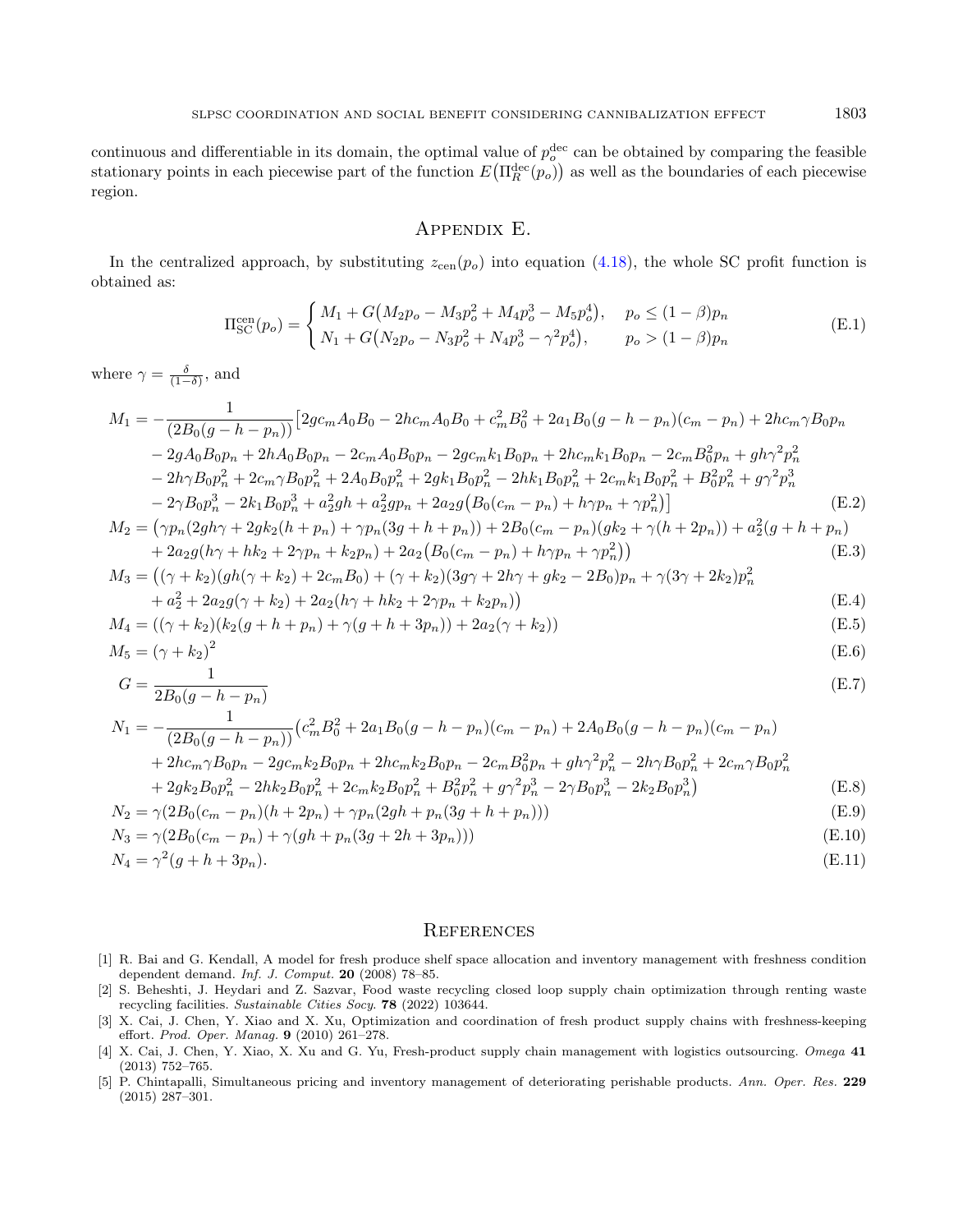- <span id="page-23-14"></span>[6] M. Cohen, R. Lobel and G. Perakis, The impact of demand uncertainty on consumer subsidies for green technology adoption. Manag. Sci. 62 (2016) 1235–1258.
- [7] M. Cohen, G. Perakis and C. Thraves, Consumer surplus under demand uncertainty. Prod. Oper. Manage. 31 (2022) 478–494.
- <span id="page-23-9"></span>[8] P.S. Desai, Quality segmentation in spatial markets: when does cannibalization affect product line design. Market. Sci. 20 (2001) 265–283.
- <span id="page-23-7"></span>[9] T. Fan, C. Xu and F. Tao, Dynamic pricing and replenishment policy for fresh produce. Comput. Ind. Eng. 139 (2020) 106–127.
- <span id="page-23-4"></span>[10] Y. Feng, Y. Hu and L. He, Research on coordination of fresh agricultural product supply chain considering fresh-keeping effort level under retailer risk avoidance. Discrete Dyn. Nat. Soc. 2021 (2021) 5527215.
- <span id="page-23-1"></span>[11] M. Ferguson and O. Koenigsberg, How should a firm manage deteriorating inventory. Prod. Oper. Manag. 16 (2007) 306–321.
- [12] T. Hashemi, E. Teimoury and F. Barzinpour, Coordination of pricing and inventory decisions in a fresh-product supply chain considering the competition between new and old products. Int. J. Ind. Eng. Prod. Res. 31 (2020) 469–485.
- <span id="page-23-30"></span>[13] Y. He, H. Huang and D. Li, Inventory and pricing decisions for a dual-channel supply chain with deteriorating products. Oper. Res. Int. J. 20 (2020) 1461–1503.
- <span id="page-23-32"></span><span id="page-23-10"></span>[14] A. Herbon, A non-cooperative game model for managing a multiple-aged expiring inventory under consumers' heterogeneity to price and time. Appl. Math. Model. 51 (2017) 38–57.
- <span id="page-23-22"></span>[15] A. Herbon, Should retailers hold a perishable product having different ages? The case of a homogeneous market and multiplicative demand model. Int. J. Prod. Econ. 193 (2017) 479–490.
- <span id="page-23-15"></span>[16] A. Herbon, U. Spiegel and J. Templeman, Simulation study of the price differentiation effect in a stochastic deteriorating inventory with heterogeneous consumers-freshness sensitivity. Appl. Econ. 44 (2011) 3101–3119.
- <span id="page-23-18"></span>[17] S.M. Hosseini-Motlagh, M. Nouri-Harzvili, M. Johari and B.R. Sarker, Coordinating economic incentives, customer service and pricing decisions in a competitive closed-loop supply chain. J. Clean. Prod. 255 (2020) 120241.
- <span id="page-23-26"></span>[18] X. Hou and D. Liu, Building fresh product supply chain cooperation in a typical wholesale market. J. Oper. Res. Soc. 68 (2017) 566–576.
- <span id="page-23-0"></span>[19] H. Hvolby and K. Steger-jensen, Managing cannibalization of perishable food products in the retail sector. Proc. Comput. Sci. 64 (2015) 1051–1056.
- <span id="page-23-6"></span>[20] M. Johari and S.M. Hosseini-Motlagh, Coordination contract for a competitive pharmaceutical supply chain considering corporate social responsibility and pricing decisions. RAIRO: OR 54 (2019) 1515–1535.
- <span id="page-23-5"></span>[21] S. Kemp, Perceiving luxury and necessity. J. Econ. Psychol. 19 (1998) 591–606.
- [22] X. Li, G. Sun and Y. Li, A multi-period ordering and clearance pricing model considering the competition between new and out-of-season products. Ann. Oper. Res. 242 (2013) 207–221.
- <span id="page-23-31"></span>[23] D.Y. Lin and M.H. Wu, Pricing and inventory problem in shrimp supply chain: a case study of Taiwan's white shrimp industry. Aquaculture 456 (2016) 24–35.
- <span id="page-23-20"></span>[24] P.Q. Ma, Ordering and pricing strategies for fresh products with multiple quality levels considering consumer utility. Am. J. Oper. Res. 5 (2015) 192–198.
- <span id="page-23-17"></span>[25] X. Ma, J. Wang, Q. Bai and S. Wang, Optimization of a three-echelon cold chain considering freshness-keeping efforts under cap-and-trade regulation in Industry 4.0. Int. J. Prod. Econ. 220 (2020) 107457.
- <span id="page-23-29"></span>[26] B. Mantin and L. Jiang, Strategic inventories with quality deterioration. Eur. J. Oper. Res. 258 (2017) 155–164.
- <span id="page-23-23"></span>[27] S.R. Mirmajlesi and R. Shafaei, An integrated approach to solve a robust forward/reverse supply chain for short lifetime products. Comput. Ind. Eng. 97 (2016) 222–239.
- <span id="page-23-19"></span><span id="page-23-12"></span>[28] H. Mohammadi, M. Ghazanfari, M.S. Pishvaee and E. Teimoury, Fresh-product supply chain coordination and waste reduction using a revenue and preservation-technology-investment-sharing contract: a real-life case study. J. Clean. Prod. 213 (2019) 262–282.
- <span id="page-23-25"></span>[29] I. Moon, Y.J. Jeong and S. Saha, Investment and coordination decisions in a supply chain of fresh agricultural products. Oper. Res. Int. J. 3 (2018) 1–25.
- <span id="page-23-24"></span>[30] E. Moschopoulou, G. Moatsou, M.K. Syrokou, S. Paramithiotis and E.H. Drosinos, Food quality changes during shelf life. In: Food Quality and Shelf Life, edited by C.M. Galanakis. Elsevier Inc (2019) 1–31.
- [31] M. Nematollahi, A. Tajbakhsh and B. Mosadegh-Sedghy, The reflection of competition and coordination on organic agribusiness supply chains. Transp. Res. E Logist. Transp. Rev. 154 (2021) 102462.
- [32] M. Nematollahi, S.M. Hosseini-Motlagh, L.E. Cárdenas-Barrón and S. Tiwari, Coordinating visit interval and safety stock decisions in a two-level supply chain with shelf-life considerations. Comput. Oper. Res. 139 (2022) 105651.
- [33] S. Panda, N.M. Modak and L.E. Cardenas-Barron, Coordination and benefit sharing in a three-echelon distribution channel with deteriorating product. Comput. Ind. Eng. 113 (2017) 630-645.
- [34] N.C. Petruzzi and M. Dada, Pricing and the newsvendor problem: a review with extensions. Opers. Res. 47 (1999) 183–194.
- [35] X. Qiao, Z. Wang and H. Chen, Joint ordering and markdown policy for short lifetime products with competitive price- and freshness-based demand. IEEE Trans. Auto. Sci. Eng. 18 (2020) 1956– 1968.
- [36] F. Qiu, Q. Hu and B. Xu, Fresh agricultural products supply chain coordination and volume loss reduction based on strategic consumer. Int. J. Environ. Res. Public Health 17 (2020) 7915.
- [37] V. Ramani and P. De Giovanni, A two-period model of product cannibalization in an atypical closed-loop supply chain with endogenous returns: the case of DellReconnect. Eur. J. Oper. Res. 262 (2017) 1009–1027.
- [38] S.A. Raza, Supply chain coordination under a revenue-sharing contract with corporate social responsibility and partial demand information. Int. J. Prod. Econ. 205 (2018) 1–14.

<span id="page-23-28"></span><span id="page-23-27"></span><span id="page-23-21"></span><span id="page-23-16"></span><span id="page-23-13"></span><span id="page-23-11"></span><span id="page-23-8"></span><span id="page-23-3"></span><span id="page-23-2"></span>